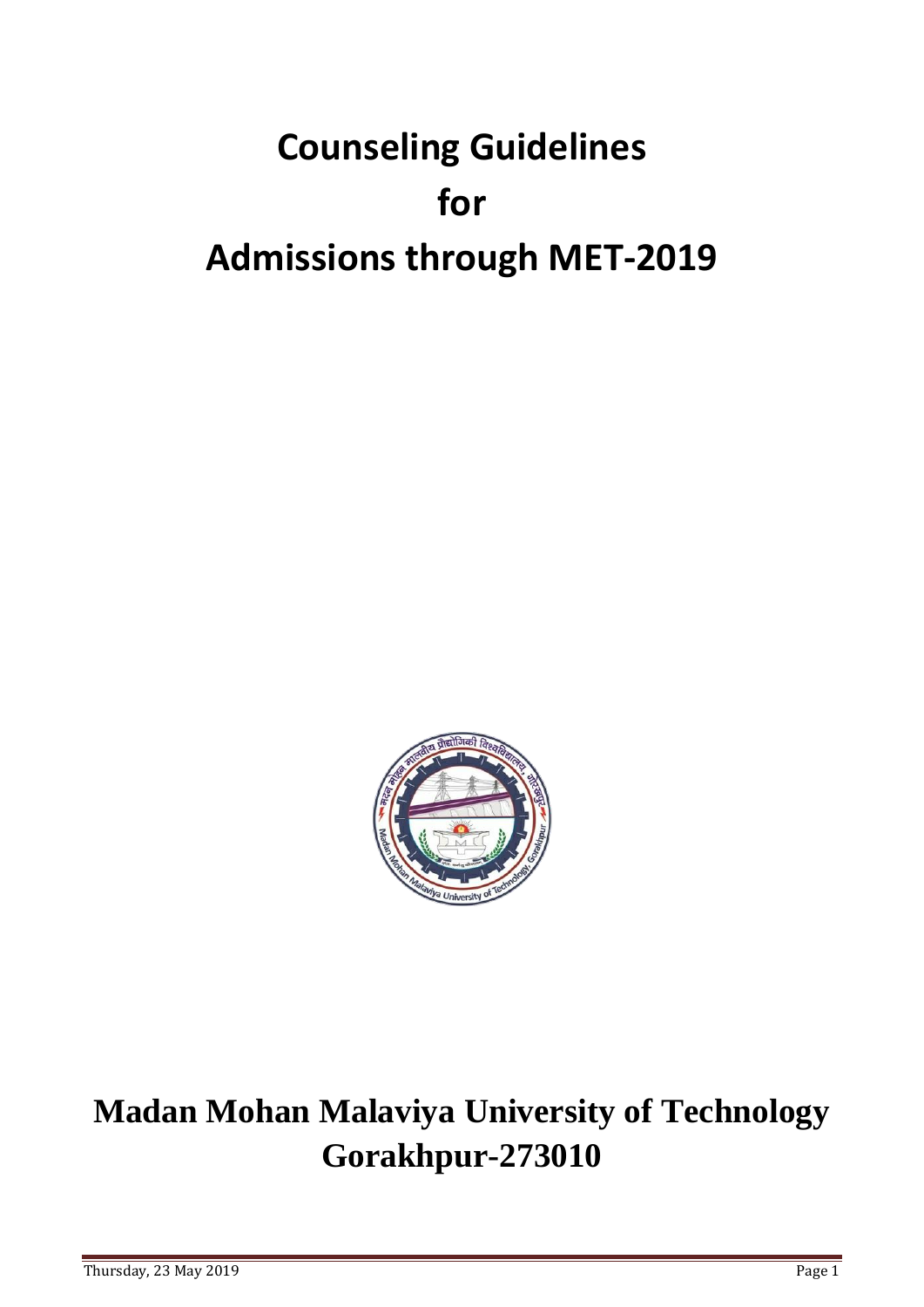# **Guidelines-cum-Information for Admission through MET-2019**

- **1.** All the candidates eligible for MET-2019 admission counselling may apply for admission in B.Tech. (First Year) /B.Tech. (Second Year) /BBA /MCA /MBA /M.Sc. /M.Tech. at M. M. M. University of Technology, Gorakhpur for the session 2019-20 as per their eligibility.
- **2.** All the candidates eligible for MET-2019 admission counselling are required to register for online counseling through the MMMUT admission/counselling website: [www.mmmut.ac.in](http://www.mmmut.ac.in/) as per the counseling schedule uploaded on the University Website from time to time. For MET-2019 candidates, the login ID and password, which they have used for filling the Online application form, will be used for counselling registration and choice filling both.
- **3.** All the candidates eligible for MET-2019 admission counselling are advised to read the guidelines/instructions very carefully, check their eligibility and applicable reservation category, etc. before filling the registration details and locking the choices.
- **4.** Only the candidates who have successfully registered online and locked their choices will be considered for various rounds of counselling for the seat allotment. There is no provision to change/modify the locked choices at any stage of the counselling and no fresh candidate will be allowed to register for counselling after the last date of the registration, as per the counselling schedule available on the website.
- **5.** For any clarification regarding eligibility for admission at MMMUT, Gorakhpur, category, subcategory, etc., please refer the Admission Brochure MET-2019.
- **6.** Accepting admission in MMMUT Gorakhpur implies acceptance by the candidate and his/her parents/guardians with all the provisions given in the guidelines. Any change in the rules, regulations, fee and special conditions, etc. of the University shall apply mutatis mutandis to the admitted candidates.
- **7.** Candidates eligible to get benefits of EWS reservation must fill EWS status as Yes to get the benefit of EWS reservation. Such candidates have to produce EWS certificate issued after March 31st, 2019 on the prescribed format given at the end of this document at the time of document verification, failing which the seat allotted shall be cancelled and the candidate shall be treated as Open (General) candidate in subsequent rounds of seat allotment.
- **8.** Candidates claiming advantage of OBC category and FEE WAIVER seats are required to fill the date of issue of the respective certificate. Note that the certificate for OBC candidates and the income certificate for the candidate claiming fee waiver seat will be considered only if it is issued after 31.03.2019 (mandatory due to the condition of creamy layer for OBC).
- **9.** All certificates in original will have to be produced at the time of document verification along with one self-attested copy of each document. Various formats of certificates are available in the Admission Brochure MET-2019. These formats are subject to change even up to the date of admission, as per the orders of Government of Uttar Pradesh.
- **10.** The candidates seeking admission in B.Tech.(First Year) and BBA, whose result of the qualifying examination is awaited till the date of original document verification, due to any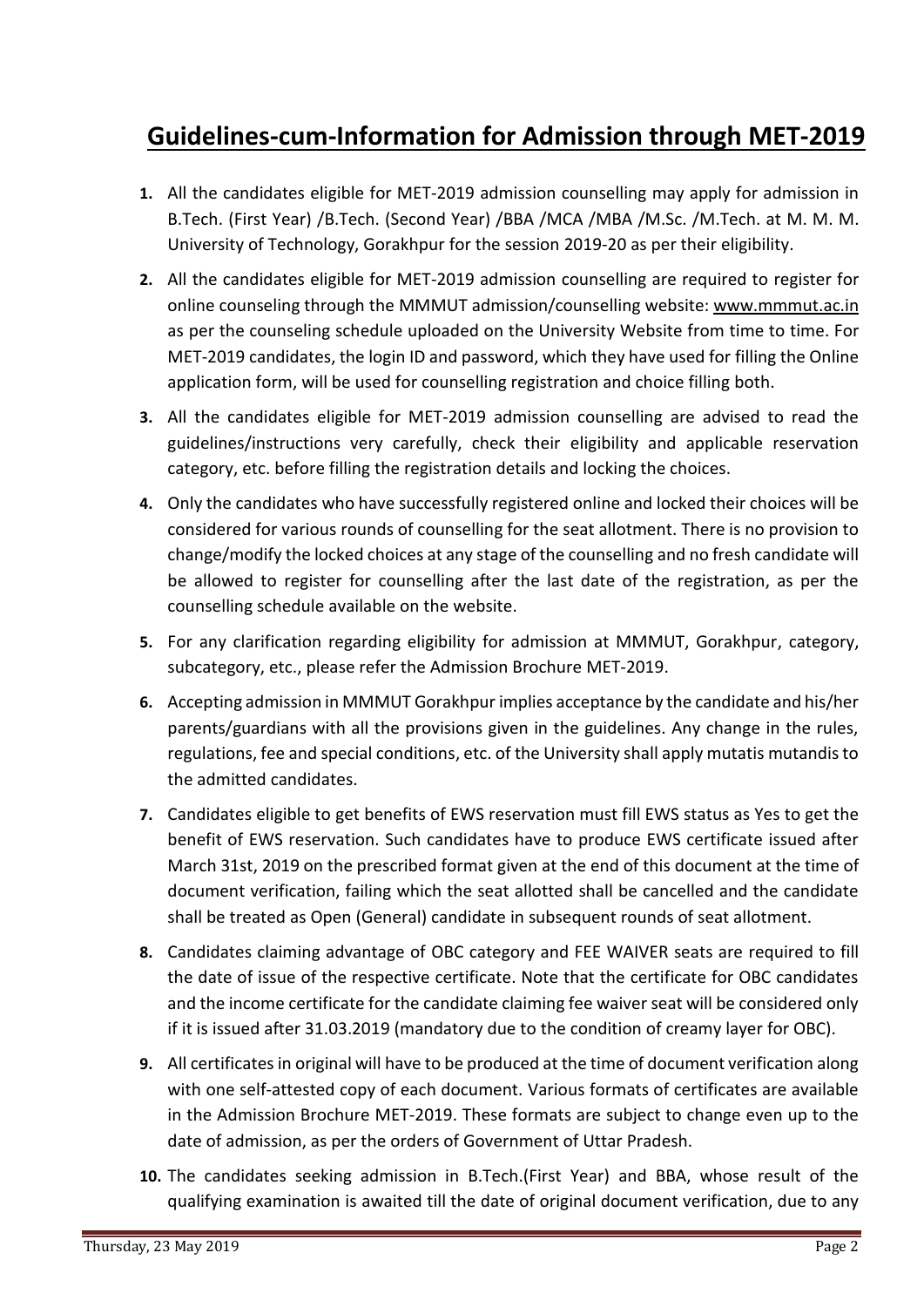reason whatsoever shall not be eligible for admission and seat allotted to such candidate will be cancelled.

- **11.** Any discrepancies related to claim made by the candidate in the application form submitted to MET-2019 and document shown at the time of document verification or candidate fail to show any document against his claim in application form will be liable for deletion of that claim from the records of the candidate and allotment of seat as per the rule to the candidate will be done on the basis his modified record.
- **12.** If any document/declaration submitted by the candidate is found to be false at any stage, his/her admission shall be cancelled, his/her fees will be forfeited, and he/she may be liable for prosecution under the law. In case of any legal dispute, the jurisdiction will be limited to Gorakhpur court only.
- **13.** The Counselling fee of Rs. 2,000/- (non-refundable) is to be paid on-line only at the time of registration.
- **14.** If a candidate wants to withdraw his / her candidature after document verifications & depositing university fee, then the University Fee refund policy shall be applicable. (Available at the end of this section)
- **15.** If a candidate is not able to report within the stipulated time for document verification at MMMUT, Gorakhpur in person after the seat allotment in that round of counseling, his/her allotted seat will be cancelled, and he/she cannot participate in subsequent rounds of counseling.
- **16.** If any of the qualifying examination Board/University awards only letter grades without providing an equivalent percentage of marks on the grade sheet, then the candidate should obtain a certificate from the Board/ University specifying equivalent marks and submit it at the time of document verification. In case, such a certificate is not provided by the candidate, the decision of the Admission Committee regarding his/her eligibility shall be final.
- **17.** The allotment of seats through counseling will be carried out strictly in accordance with the MET - 2019 rank of the candidates, subject to the order of preference given for the seat and availability of seat in the category and their respective sub-category.
- **18.** No relaxation of Confirmation fee will be given to any candidate at the time of granting admission.
- **19.** All information in connection with Admissions- 2019 shall be made available through the University website [www.mmmut.ac.in.](http://www.mmmut.ac.in/) The candidates are advised to refer the website regularly/frequently failing to which MMMUT Gorakhpur will not be responsible for any loss due to the lack of communication.

**Note:** *For detailed information, University Admission Brochure (MET-2019) shall be referred.*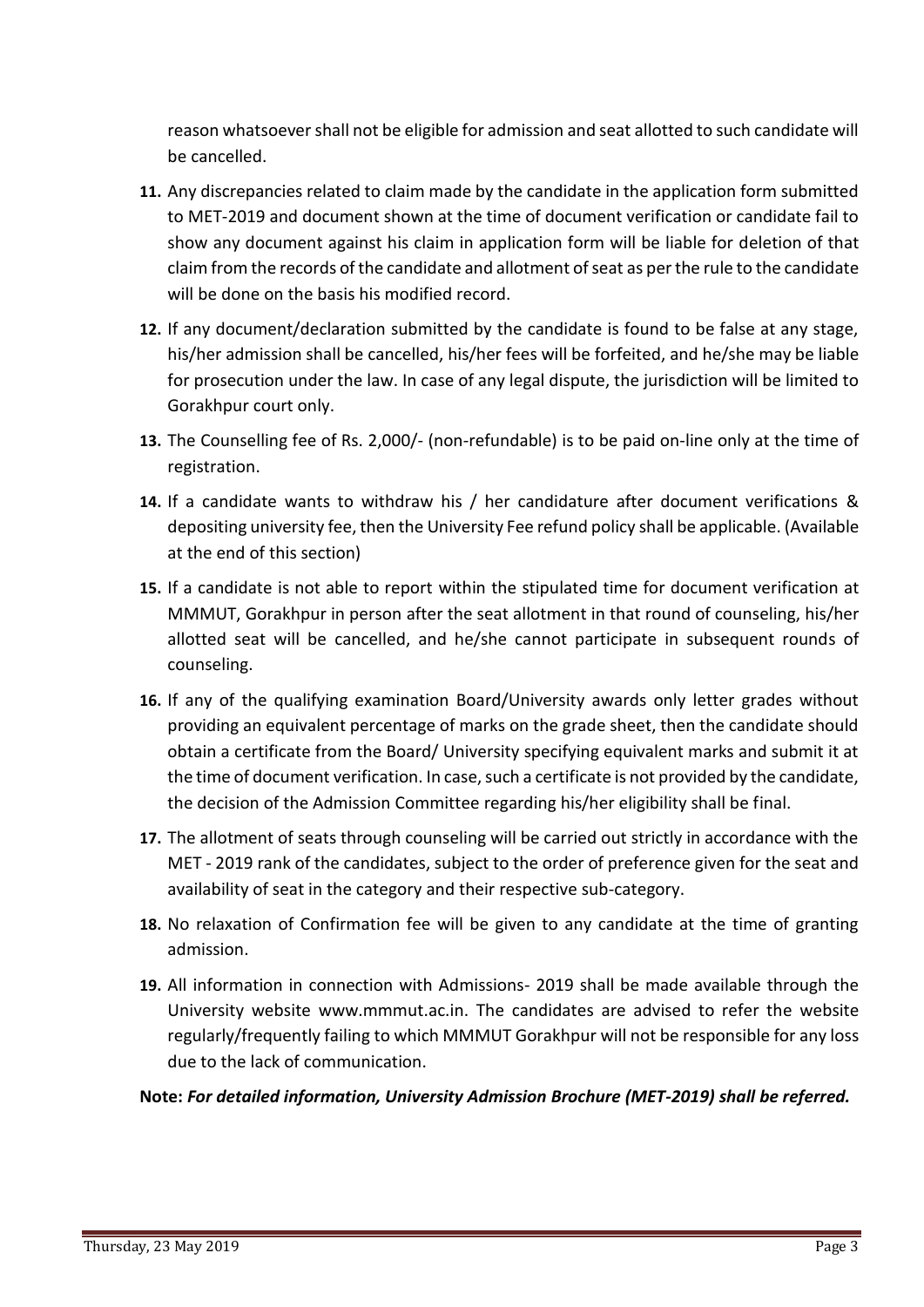# **Counseling Process**

### **Steps of the Counseling Process**

Before proceeding to fill-up, the On-Line choices, the candidates are required to read the following steps of counseling carefully.

### **Step-1: Online Registration for Counselling**

All candidates, eligible for admission counselling in MET-2019, will have to use their login Id and password which they used during the filling of the online application form to register through website "[www.mmmut.ac.in](http://www.mmmut.ac.in/)".

### **Note :**

If the personal data of the candidate is found incorrect at the time of verification of certificates either at the time of reporting or at any later stage, the allotment of seat/ admission is liable to be cancelled and his/her fee will be forfeited.

### **Step-2: Entry of Economically Weaker Section (EWS) Status**

General category candidates are required to fill EWS Reservation either Yes/No as per their EWS eligibility to get the benefit of EWS reservation. Such candidates are required to present EWS certificate issued after **31st March 2019** in proforma available at the end of this document at the time of document verification at MMMUT Gorakhpur to get EWS benefit, failing which the EWS benefit will not be given to such candidate and he/she will be treated as General Category candidate in subsequent round of counselling.

### **Step-3: Entry of issue date of Caste and Income Certificate (Optional)**

- OBC candidates entitled to get the benefit of the category have to fill the date of issue of caste certificate. Please note that the caste certificate issued only after **March 31st, 2019** is valid. The candidate is required to present the original valid caste certificate at the time of document verification at MMMUT, Gorakhpur to get the benefit of Category rank, failing which the category weightage will not be given to the candidate and he/she will be treated as a candidate of a general category in subsequent round of counselling.
- The candidates of all categories are eligible for seat allotment under fee waiver (FW) category provided his/her parental income is not more than Rs. 6 Lacs. The candidate is required to fill the date of issue of his/her parent's income certificate. Please note that the income certificate issued only after **March 31st, 2019** is valid. The candidate must present the original valid income certificate at the time of document verification at MMMUT, Gorakhpur.

### **Step-4: Payment of Counseling Fee**

After successful registration, the candidate must pay the counselling Fee of Rs. 2000/- (nonrefundable) using online payment gateway before proceeding for choice filling at Step-5.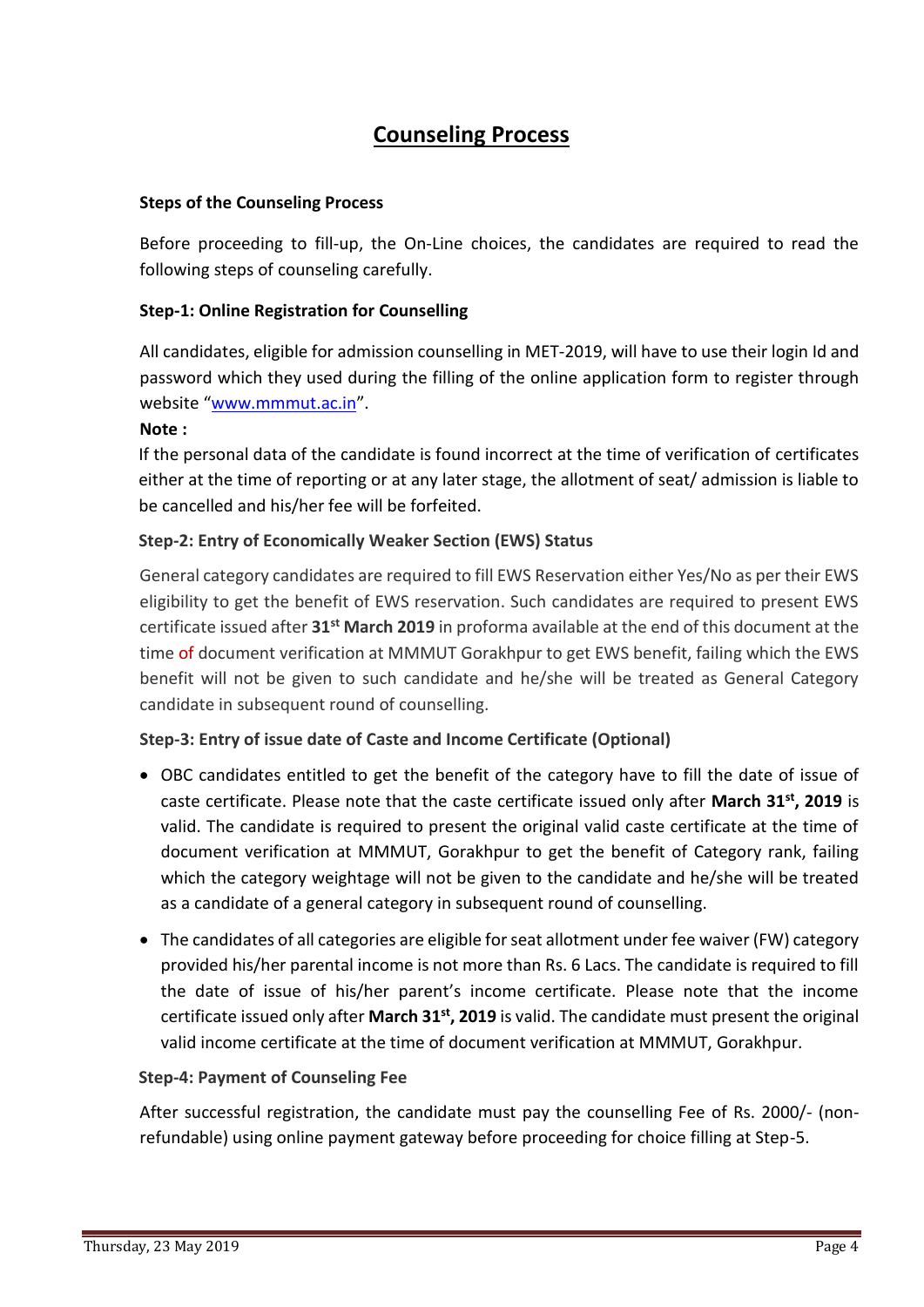### **Step-5: Choice Filling**

After successful payment, the candidate is required to fill the choices in order of his/her preference available as per his/her applied course for admission. The candidates, who are eligible to apply for seats under Fee Waiver (FW) category (applicable only to B.Tech.-I admissions), must fill choices of FW category. For getting his/her candidature considered for allotment of Non-FW seats, the candidate must submit non-FW choices additionally along with FW choices. Please note that in each branch of B.Tech.-I, only 5% of total intake is available as FW seats, therefore if the candidate is filling only FW seat choices, his/her candidature shall not be considered for allotment of non-FW seats.

### **Step-6: Choice Locking**

Once the choices are filled-in, the candidate is required to check the order of preference of choices thoroughly and if any alterations in the order of preference are required, rearrange them. Once the order of preference of choices is final, the candidate can lock the choices by clicking the submit button. Thereafter the candidate will receive an OTP on his/her registered email and mobile number which should be used for locking the choices finally.

After the choices are locked, candidates will not be able to change their choices any further. A printable version of the choices along with the terms and conditions agreed by the candidate at the time of registration is displayed once the choices are locked. Candidates must take a printout (hard copy) of the locked choices, (which also contains terms and conditions) sign it and produce it at the time of reporting to MMMUT, Gorakhpur.

Registered candidates who do not exercise any choices or fail to lock them will not be considered for seat allotment. His/her registration fee will also not be refunded.

# *Note: Please note that the choices in order of preference, once submitted and locked, are not allowed to be altered/modified. All rounds of counselling process will use this locked order of preference of choices for seat allotment.*

### **Step 7: Seat Allotment**

The final locked choices of the candidates would be processed centrally, and the allotment result would be uploaded on the counselling website.

### **Step 8: Result View and online Deposition of University Fee**

- Seat allotment result will be uploaded on the MMMUT website only as per counselling time table.
- In case of seat allotment, the candidate is required to take the printout of the allotment letter downloaded from their login and must produce at the time of document verification at MMMUT Gorakhpur. There is no provision of sending individual allotment letter to the candidate by post.
- Candidates are required to pay confirmation fee online using the payment gateway services within the stipulated time mentioned in the allotment letter as per below. All the candidate seeking admission in any course must deposit complete confirmation fee to confirm their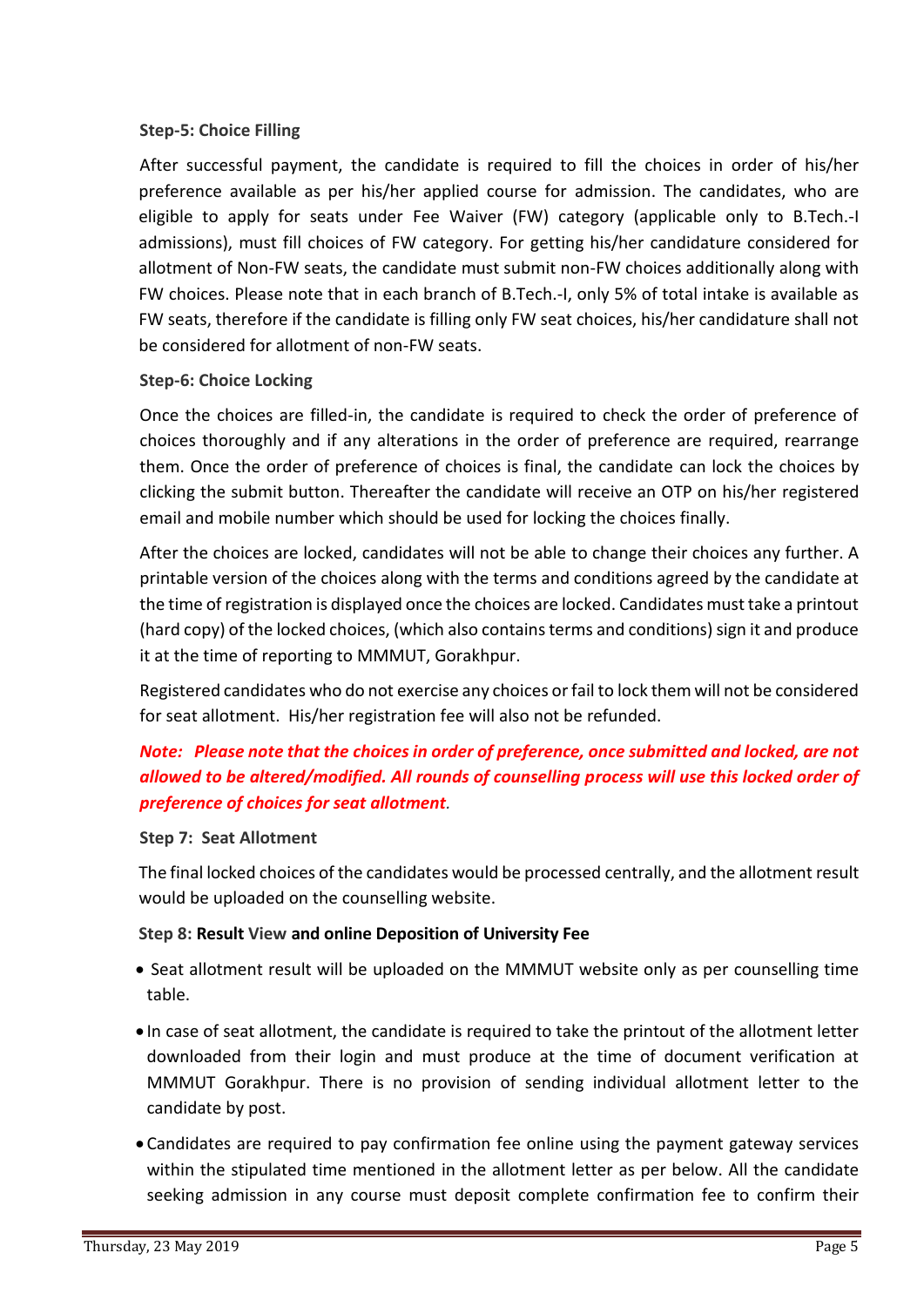Admission Offer, failing which the Admission offer will be cancelled and the offered seat will be allotted to another candidate as per the merit. The candidature of such candidate shall not be considered in any subsequent round of counselling except spot counselling. Limited Hostel facility is available for female candidates seeking admission to MBA, M.Sc., M.Tech. and B.Tech. II<sup>nd</sup> year (Lateral), however, no hostel facility is available for MBA/M.Sc. and B.Tech. II<sup>nd</sup> year (Lateral) male students, so they are advised to deposit their confirmation fee accordingly. These students may be allotted the hostel after joining the university if available.

| S.N. | Course                    |                           | <b>Seat Confirmation Fee*</b> |
|------|---------------------------|---------------------------|-------------------------------|
|      |                           | Candidates seeking Hostel | Candidates seeking Non-Hostel |
|      |                           | Facility                  | Facility                      |
| 1.   | <b>B.Tech. First Year</b> | Rs. 1,10,000              | Rs. 90,000                    |
| 2.   | <b>B.Tech. IInd Year</b>  | Rs. 1,10,000              | Rs. 90,000                    |
|      | (Lateral)                 |                           |                               |
| 3.   | B.B.A.                    | Rs. 95,000                | Rs. 75,000                    |
| 4.   | M.Sc.                     | Rs. 71,000                | Rs. 51,000                    |
| 5.   | M.B.A.                    | Rs. 1,15,000              | Rs. 95,000                    |
| 6.   | M.C.A.                    | Rs. 85,000                | Rs. 65,000                    |
| 7.   | M.Tech.                   | Rs. 95,000                | Rs. 75,000                    |

\*This implies Rs. 5000 University Caution money and Rs. 5000 for hostel caution money in case of hostellers.

### **Step 9: Reporting at MMMUT for Document Verification**

- •Candidate, who has got a seat and deposited the annual university fee, is required to report in person at MMMUT Gorakhpur for original document verification within the specified period. Candidate must bring an additional set of self-attested copy of all the relevant documents along with original ones.
- •Candidate, who could not report within the stipulated period at MMMUT, Gorakhpur for document verification after seat allotment and fee deposition, his/her allotted seat would be cancelled, and candidate becomes ineligible for the remaining rounds of counselling. For such candidates, the annual university fee will be refunded as per the University fee refund policy given at end of this document.
- The seats thus falling vacant due to non-reporting would be considered for allotment in the subsequent round of counselling.

### **Step 10: Consent for branch up--gradation**

Candidates desirous to upgrade the allotted branch as per their locked choices, must give their consent for branch up-gradation at the time of document verification. Those who are not interested in branch up-gradation must give the consent to freeze the allotted branch.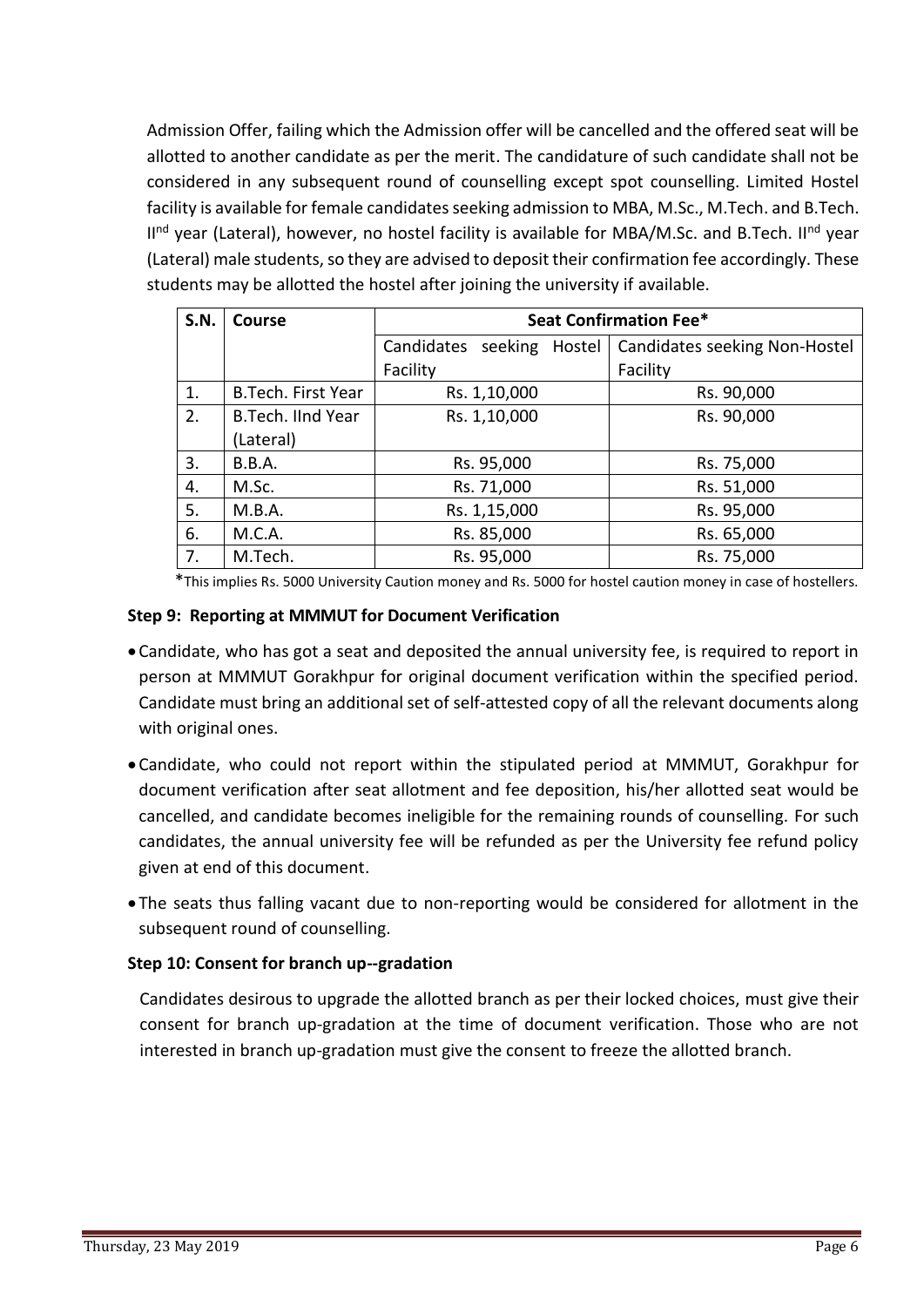# **Schedule of Events of MET-2019 Counselling for**

#### S.N. Activity Sub Activity Sub Activity Dates /Time 1 Registration and Choice Filling Display of Initial Seat Matrix to show the total availability of Seats in Various Categories and Sub-**Categories** June 4, 2019/ 10.00 am 2 | Start of online Registration, Counselling fee payment, Choice filling and Choice locking. June 7, 2019/ 10.00 am 3 End of online Registration, Counselling fee payment, Choice filling and Choice locking. June 18, 2019/ 5.00 pm 4 First Round Seat Allotment Round-1 of seat allotment and display of seat allotment result June 20, 2019/10.00 am  $5$  | Allotment | Online fee (Complete fees of the academic year) deposit June 20, 2019/12.30 pm to June 22, 2019/ 5.00 pm 6 Reporting in person at MMMUT, Gorakhpur for verification of original documents with one set of selfattested copy to confirm seat allotment and submission of consent for consideration in further seat upgradation (For B. Tech. Lateral Entry only) in subsequent rounds of allotment. Bring the Allotment Letter downloaded from counselling website. June 21, 2019/10.00 am To June 23, 2019/ 5.00 pm 7 Display of Seat Matrix to show the availability status for next round of Counselling June 24, 2019/ 5.00 pm 8 Second Round Seat Allotment Round-2 of seat allotment and display of seat allotment result June 25, 2019/10.00 am 9 Allotment | Online fee (Complete fees of the academic year) deposit June 25, 2019/12.00 pm to June 26, 2019/ 5.00 pm 10 | Reporting in person at MMMUT, Gorakhpur for verification of original documents with one set of selfattested copy to confirm seat allotment and submission of consent for consideration in further seat upgradation (For B. Tech. Lateral Entry only) in subsequent rounds of allotment. Bring the Allotment Letter downloaded from counselling website. June 26, 2019/10.00 am to June 27, 2019/ 5.00 pm 11 Display of Seat Matrix to show the availability status for next round of Counselling June 28, 2019/ 5.00 pm 12 Subsequent Rounds of Seat Allotment Announced Latter. Please keep watching the University website for related information

### **BBA, MCA, MBA, MSc and B.Tech. (Second Year-Lateral)**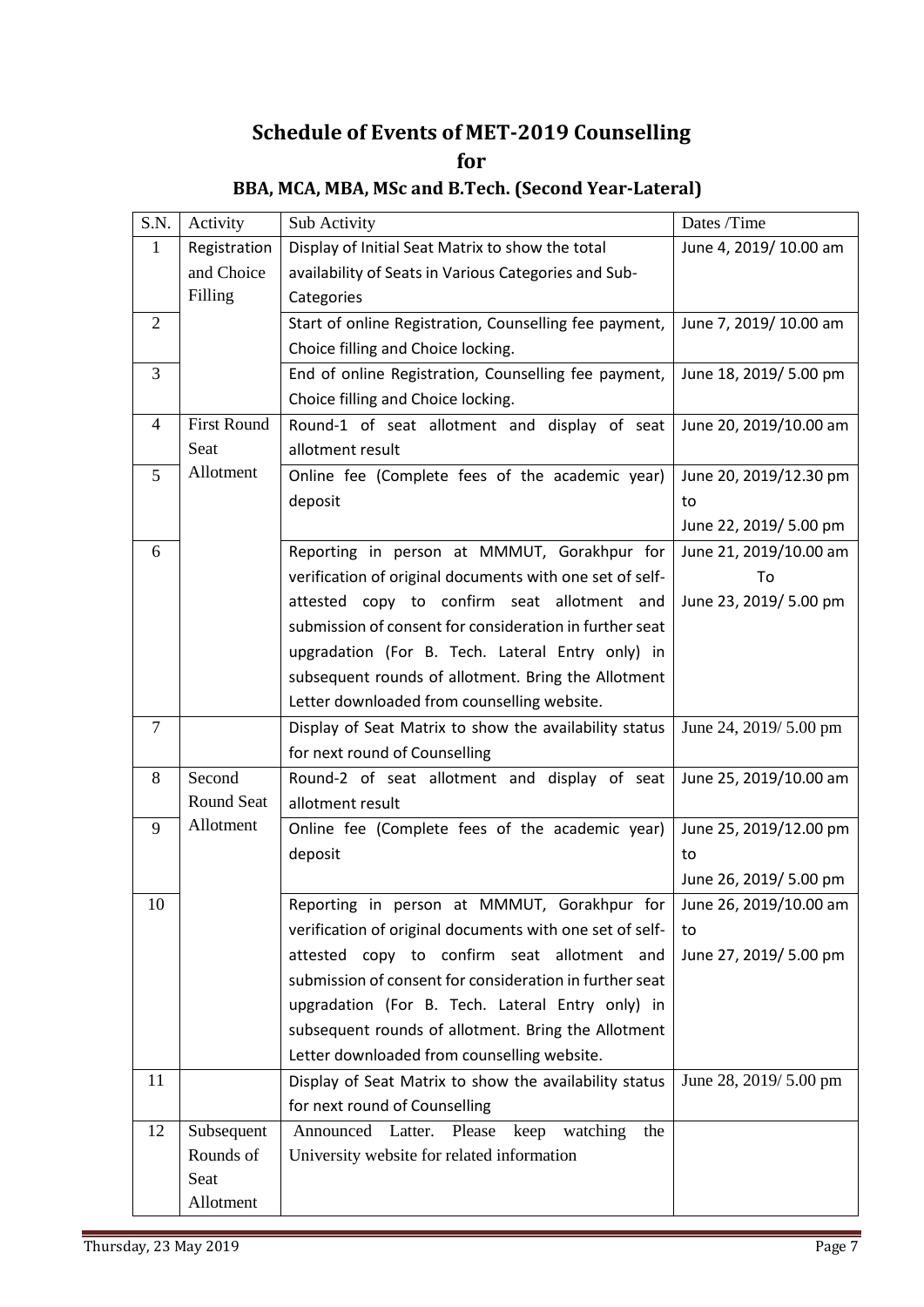# **Schedule of Events of MET-2019 Counselling**

**for B.Tech. (First Year) and M. Tech. (First Year)**

| S.N.           | Activity                   | Sub Activity                                             | Dates /Time            |
|----------------|----------------------------|----------------------------------------------------------|------------------------|
| 1              |                            | Display of Initial Seat Matrix to show the total         | June 4, 2019/10.00 am  |
|                |                            | availability of Seats in Various Categories and Sub-     |                        |
|                | Registration               | Categories                                               |                        |
| 2              | and Choice                 | Start of online Registration, Counselling fee payment,   | June 7, 2019/10.00 am  |
|                | Filling                    | Choice filling and Choice locking.                       |                        |
| 3              |                            | End of online Registration, Counselling fee payment,     | June 25, 2019/ 5.00 pm |
|                |                            | Choice filling and Choice locking.                       |                        |
| $\overline{4}$ |                            | Round-1 of seat allotment and display of tentative       | June 27, 2019/10.00 am |
|                |                            | seat allotment result                                    |                        |
| 5              |                            | Online fee (Complete fees of the academic year)          | June 27, 2019/12.30 pm |
|                |                            | deposit                                                  | to                     |
|                |                            |                                                          | June 30, 2019/ 5.00 pm |
| 6              | <b>First Round</b><br>Seat | Reporting in person at MMMUT, Gorakhpur for              | June 28, 2019/10.00 am |
|                | Allotment                  | verification of original documents with one set of self- | to                     |
|                |                            | attested copy to confirm seat allotment and              | July 1, 2019/ 5.00 pm  |
|                |                            | submission of consent for consideration in further seat  |                        |
|                |                            | upgradation in subsequent rounds of allotment. Bring     |                        |
|                |                            | the Allotment Letter downloaded from counselling         |                        |
|                |                            | website.                                                 |                        |
| $\overline{7}$ |                            | Display of Seat Matrix to show the availability status   | July 3, 2019/ 5.00 pm  |
|                |                            | for next round of Counselling                            |                        |
| 8              |                            | Round-2 of seat allotment and display of tentative       | July 4, 2019/10.00 am  |
|                |                            | seat allotment result                                    |                        |
| 9              |                            | Online fee (Complete fees of the academic year)          | July 4, 2019/12.30 pm  |
|                |                            | deposit                                                  | to                     |
|                | Second                     |                                                          | July 7, 2019/12.30 pm  |
| 10             | Round Seat                 | Reporting in person at MMMUT, Gorakhpur for              | July 5, 2019/10.00 am  |
|                | Allotment                  | verification of original documents with one set of self- | to                     |
|                |                            | attested copy to confirm seat allotment and              | July 7, 2019/ 5.00 pm  |
|                |                            | submission of consent for consideration in further seat  |                        |
|                |                            | upgradation in subsequent rounds of allotment. Bring     |                        |
|                |                            | the Allotment Letter downloaded from counselling         |                        |
|                |                            | website.                                                 |                        |
| 11             |                            | Display of Seat Matrix to show the availability status   | July 8, 2019/ 5.00 pm  |
|                |                            | for next round of Counselling                            |                        |
| 12             | Subsequent                 | Announced Latter. Please keep watching the               |                        |
|                | Rounds of                  | University website for related information               |                        |
|                | Seat                       |                                                          |                        |
|                | Allotment                  |                                                          |                        |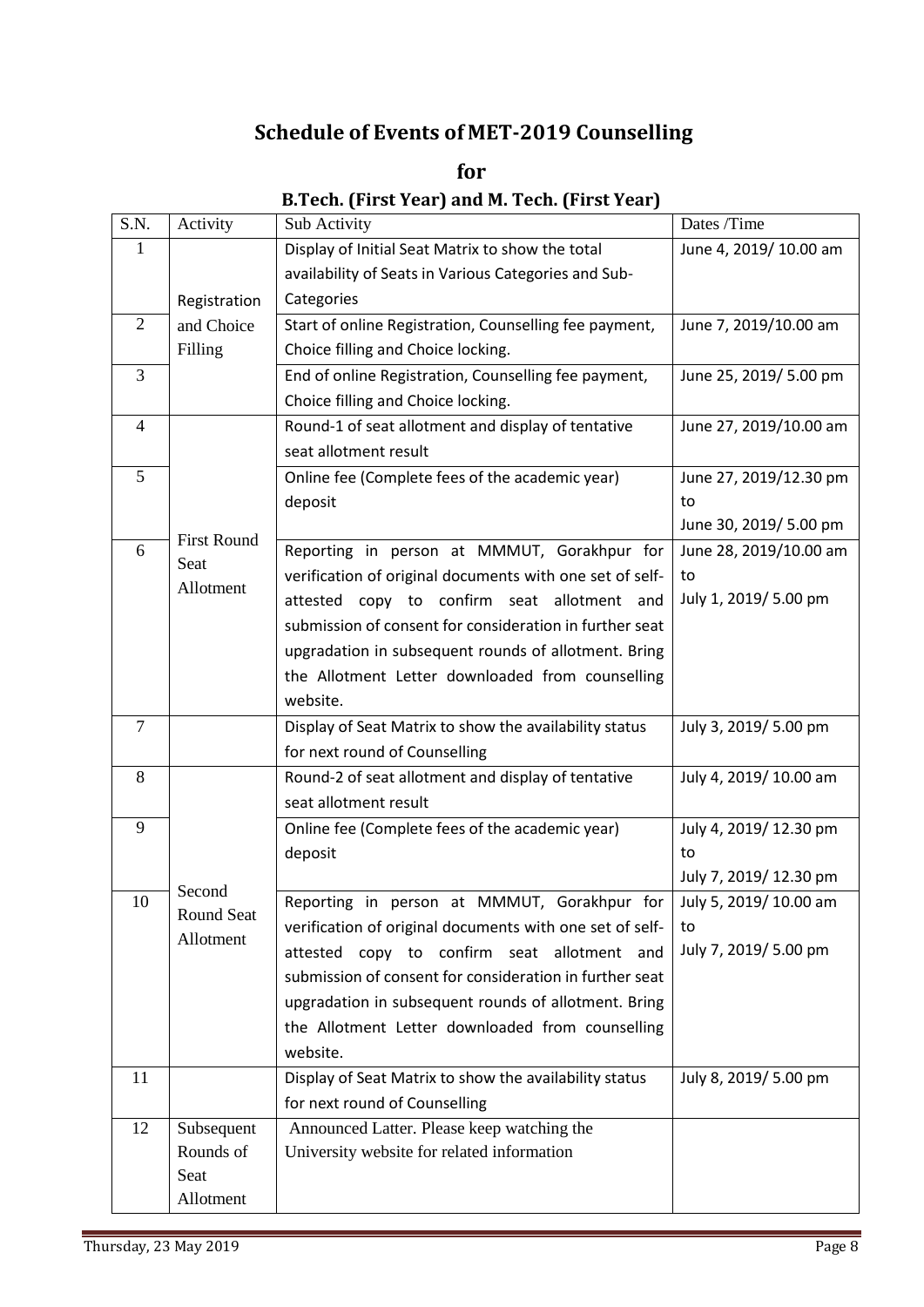# **Fee Refund Rules for Counselling (2019-20)**

# **Chairman, Students Grievance Cell (DSA)/Coordinator (Counselling)/ Chairman, University Admission Committee/ Registrar**

The UGC has issued the guidelines for the refund of aggregate fee via notification D.O. No. 1- 3/2007(CPP-II) dated 6<sup>th</sup> December 2016, UGC Notification October 2018 and AICTE through the Public Notification in Newspapers PGRC/08(06)/2017, AICTE Approval Process Handbook 2019-20(clause 7.13). In view of these notifications, following fee refund rules are being proposed by the University for the candidates admitted in session 2019-20 through **MET-2019**.

# **University Fee Refund Rules**

The admission process in the University is completely transparent and seats will be allotted on merit basis, availability of seats and choice of the candidates in each category. The candidate will be offered a seat in a course and he/she has to deposit the complete University fee of academic session 2019-20 within the stipulated period of time for confirming the admission. The candidates who have deposited complete University fee within the stipulated period of time are considered to be registered against the respective seat. However, the candidates who do not deposit University fee, their candidature will be cancelled, and his/her seat will be allotted to the next candidate in order of merit in the subsequent round(s) of counselling /upgradation.

### *Reporting Dates for the Newly Admitted Students*

| (i)   | B.Tech.-II (Lateral) and                 | : July 27, 2019 (up to 4.00 pm) |
|-------|------------------------------------------|---------------------------------|
|       | MCA/MBA/ M. Tech /M.Sc./Ph.D. First Year |                                 |
| (ii)  | B.Tech.-I Year                           | : July 29, 2019 (up to 4.00 pm) |
| (iii) | Last date of reporting for all courses   | : July 30, 2019 (up to 5.00 pm) |
|       | with 3000/- late fee                     |                                 |

A seat will be confirmed after depositing the complete University fee for academic session 2019-20 prescribed for the respective courses (refer clause 16 for University fee details in Admission Brochure, MET-2019). If a candidate withdraws his/her admission after depositing the complete University fee for academic session 2019-20, the University fee refund will be applicable as per the following rules:

## **1. For BBA, MCA, MSc, and B.Tech. (Second Year Lateral) through MET-2019**

| The last date of the admission process to BBA,                                                | <b>July 05, 2019</b> |
|-----------------------------------------------------------------------------------------------|----------------------|
| MCA, MSc, and B.Tech. (Second Year Lateral)                                                   |                      |
| programmes for the session 2019-20                                                            |                      |
| S.N.   Point of time or date when notice or   Refund of the University fee (inclusive of      |                      |
| application for withdrawal of admission is $\vert$ course, i.e., tuition fees and non-tuition |                      |
| served to MMMUT, Gorakhpur                                                                    |                      |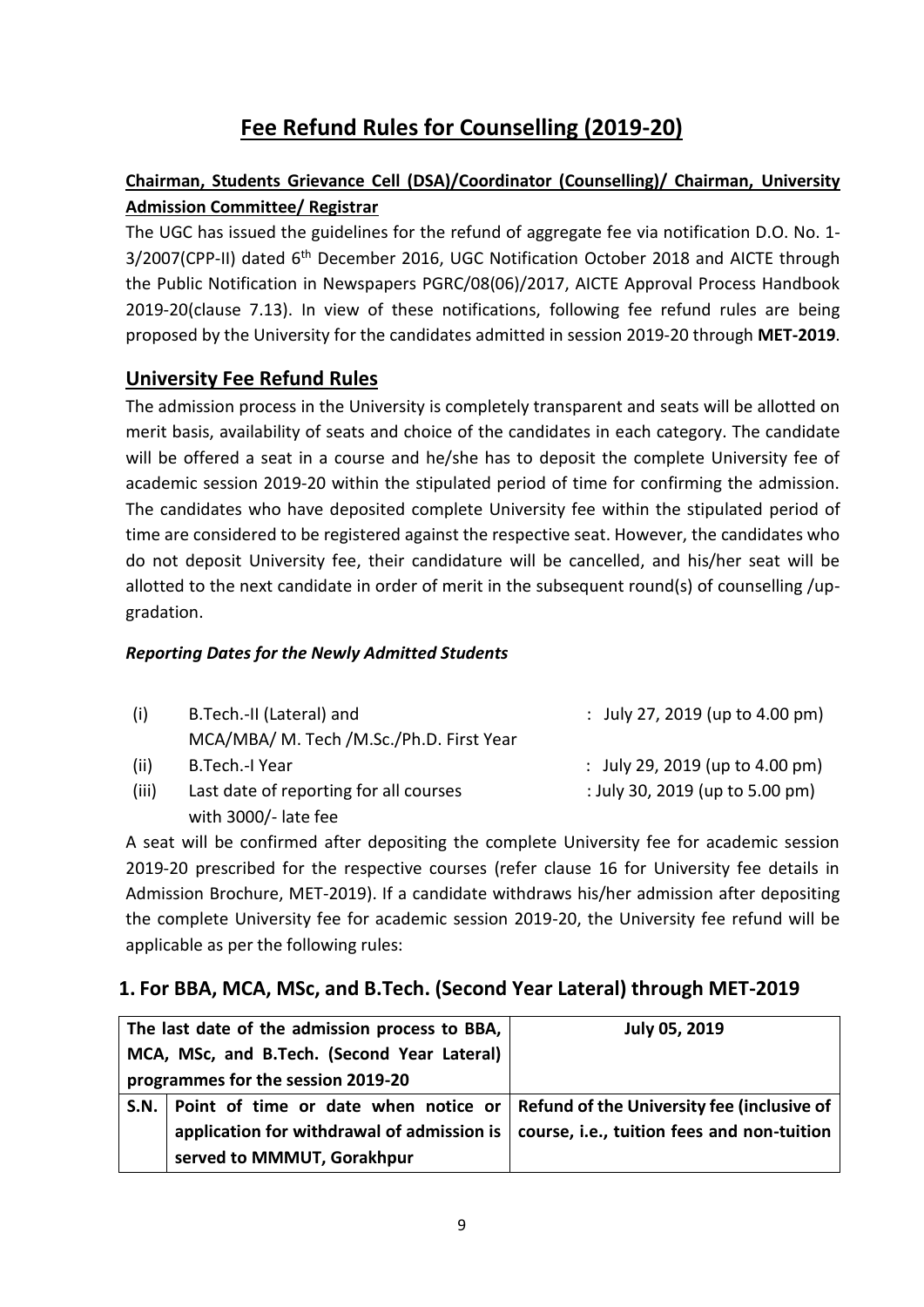|    |                                                                                                  | excluding the caution<br>fees<br>money   |
|----|--------------------------------------------------------------------------------------------------|------------------------------------------|
|    |                                                                                                  | deposited)                               |
| 1. | On or before 20 <sup>th</sup> June 2019 (5:00 pm)                                                | After deducting Rs. 5000/- as processing |
|    |                                                                                                  | charges remaining of the University Fee  |
|    |                                                                                                  | will be refunded.                        |
| 2. | Between 20 <sup>th</sup> June 2019 (after 5:00 pm) to                                            | 90% of University Fee                    |
|    | 05 <sup>th</sup> July 2019 (up to 5:00 pm)                                                       |                                          |
| 3. | Between $05th$ July 2019 (after 5.00 pm) to                                                      | 80% of University Fee                    |
|    | $20^{th}$ July 2019 (up to 5.00 pm)                                                              |                                          |
| 4. | From $20th$ July 2019 (after 5.00 pm) to one                                                     | 50% of University Fee                    |
|    | day before the last round of counselling                                                         |                                          |
|    | date                                                                                             |                                          |
|    | (up to 5.00 pm)                                                                                  |                                          |
| 5. | One day before (after 5.00 pm) the last                                                          | Refund of security deposits              |
|    | rounds of counselling date. (No admission                                                        | (#Caution money only)                    |
|    | will be taken against the vacant seat after                                                      |                                          |
|    | this date)                                                                                       |                                          |
|    | Note: If last round of counselling falls before any of the dates mentioned from Sl. No. 1 to 4,  |                                          |
|    | then fee refund rule of SI. No. 5 will be applicable. (as no admission will be taken against the |                                          |
|    | vacant seat.)                                                                                    |                                          |
|    | #University and Hostel Caution Money (for hostellers)                                            | Rs. 10000/-<br>$\ddot{\cdot}$            |
|    | #University Caution Money (For non-hostellers)                                                   | Rs. 5000/-                               |

# **2. For B.Tech. (First Year) and M. Tech (First Year) through MET-2019**

|      | The last date of admission process B.Tech. (First     | <b>July 12, 2019</b>                       |
|------|-------------------------------------------------------|--------------------------------------------|
|      | Year) and M. Tech (First Year) programmes for the     |                                            |
|      | session 2019-20                                       |                                            |
| S.N. | Point of time or date when notice or                  | Refund of University fee (inclusive of     |
|      | application for withdrawal of admission is            | course, i.e., tuition fees and non-tuition |
|      | served to MMMUT, Gorakhpur                            | fees excluding the caution<br>money        |
|      |                                                       | deposited)                                 |
| 1.   | On or before 27 <sup>th</sup> June 2019 (5:00 pm)     | After deducting Rs. 5000/- as processing   |
|      |                                                       | charges remaining of the University Fee    |
|      |                                                       | will be refunded.                          |
| 2.   | Between 27 <sup>th</sup> June 2019 (after 5:00 pm) to | 90% of University Fee                      |
|      | $12^{th}$ July 2019 (up to 5:00 pm)                   |                                            |
| 3.   | Between 12 <sup>th</sup> July 2019 (after 5.00 pm) to | 80% of University Fee                      |
|      | 27 <sup>th</sup> July 2019 (up to 5.00 pm)            |                                            |
| 4.   | From $27th$ July 2019 (after 5.00 pm) to one          | 50% of University Fee                      |
|      | day before the last round of counselling date         |                                            |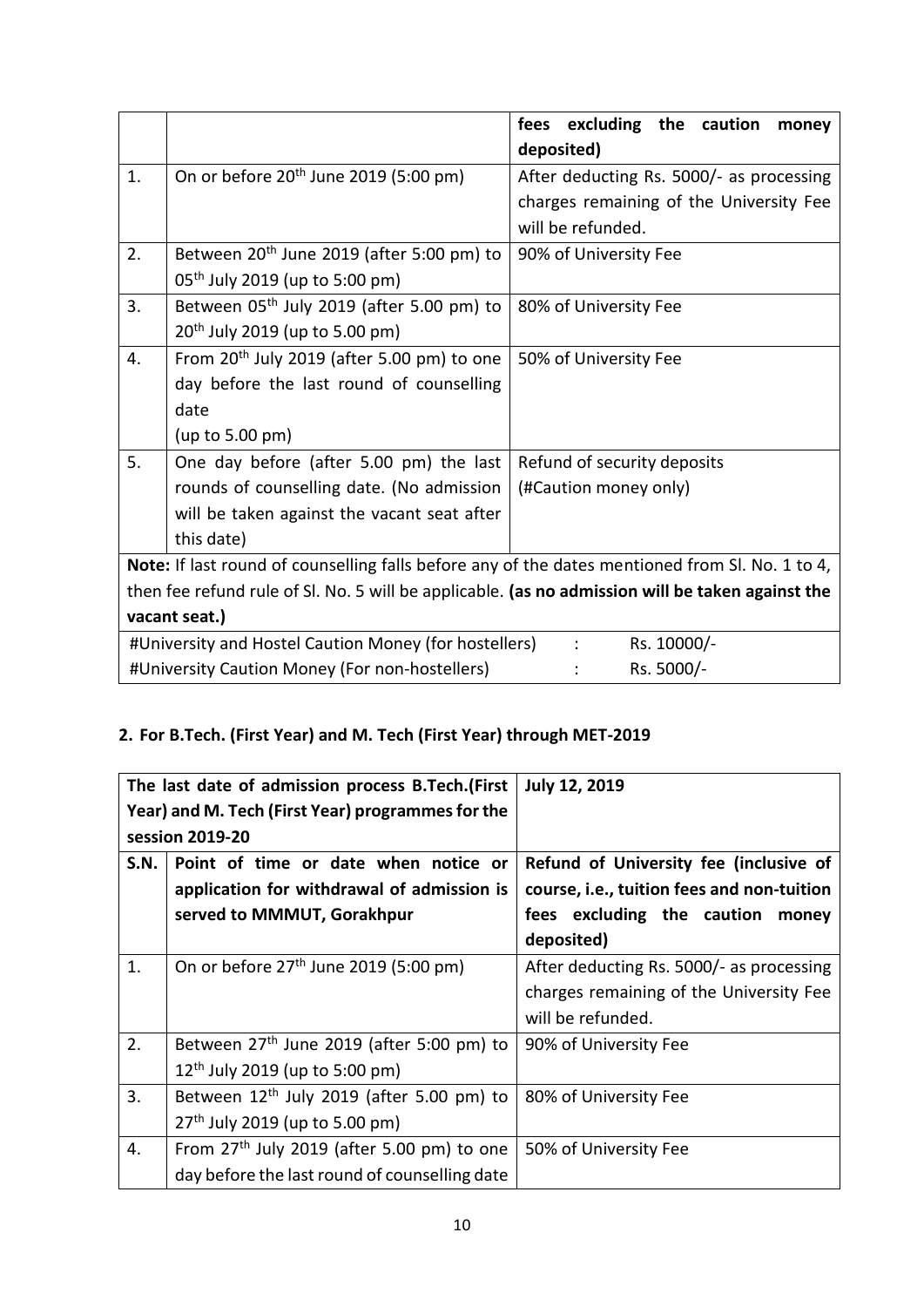|    | (up to 5.00 pm)                                                                                   |                |                             |  |
|----|---------------------------------------------------------------------------------------------------|----------------|-----------------------------|--|
| 5. | One day before (after 5.00 pm) the last                                                           |                | Refund of security deposits |  |
|    | round/spot round for B.Tech first year of                                                         |                | (#Caution money only)       |  |
|    | counselling date. (No admission will be                                                           |                |                             |  |
|    | taken against the vacant seat after this date)                                                    |                |                             |  |
|    | Note: If last round of counselling falls before any of the dates mentioned from SI. No. 1 to 4,   |                |                             |  |
|    | then fees refund rule of Sl. No. 5 will be applicable. (as no admission will be taken against the |                |                             |  |
|    | vacant seat.)                                                                                     |                |                             |  |
|    | #University and Hostel Caution Money (for hostellers)                                             | $\ddot{\cdot}$ | Rs. 10000/-                 |  |
|    | #University Caution Money (For non-hostellers)                                                    |                | Rs. 5000/-                  |  |

### **3. Process for withdrawal/cancellation of admission and University fee refund**

- (i) The candidate may submit an application for the cancellation of his/her admission and part of University fee refund request in the office of Admission Cell only (either in person or speed/registered post) where the date and time of receipt of application will be recorded for the fee refund. The candidate must attach the copies of the Admission offer letter, confirmation fee deposit receipt, and self-signature copy of his/her photo ID. The University will not be responsible for any postal delay.
- (ii) However, the candidate may send an application for the cancellation of admission and part of University fee refund through the candidate's registered e-mail as filled in application form of MET-2019 to www.mmmut.ac.in (Email ID: [met@mmmut.ac.in\)](mailto:met@mmmut.ac.in) along with the scanned copies of Admission offer letter, the complete University fee (i.e., Confirmation Fee) deposit receipt, and self-signature copy of his/her photo ID. The date and time of received e-mail will be recorded for deciding the amount of fee refund to the candidate. Email received after 5.00 pm will be treated as the next day. University will not be responsible for bouncing back of email/not receipt of the email.
- (iii) **Any cancellation request sent through other than the candidate's registered email as filled in the application form of MET-2019 will not be entertained.**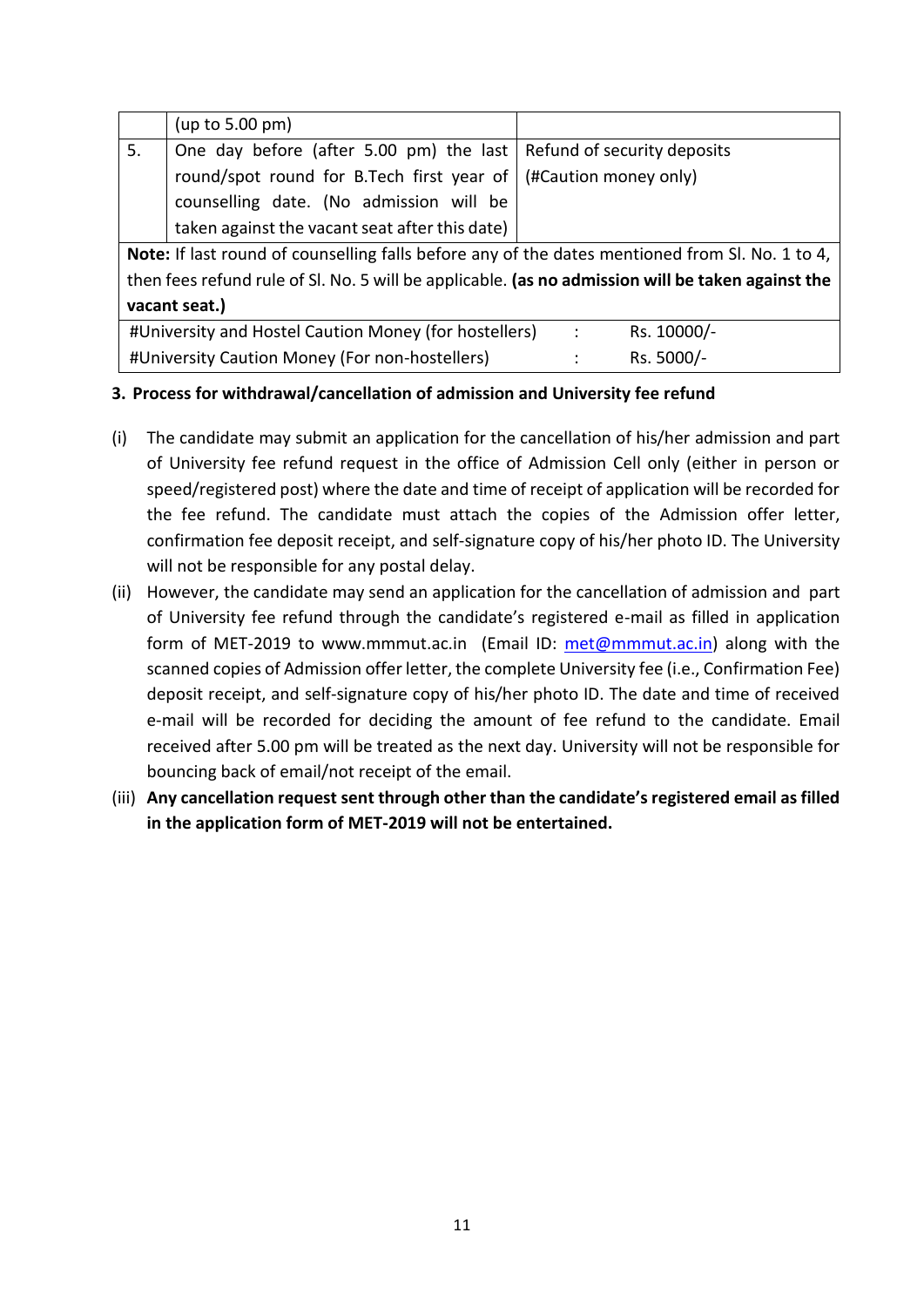### *Documents Required at the time of Reporting for Document Verification (Original along with one set of self-attested photocopies)*

**At the time of** *Document Verification* **following documents will be required in original along with one set of self-attested photocopies for submission at the verification counter of the University:**

- 1. MET-2019 Admit Card in original given by the MMMUT, Gorakhpur authority at the centre during the entrance examination. If lost, the candidate may obtain duplicate admit card from admission cell of MET-2019 by depositing Rs 1000/-.
- 2. Seat Allotment Letter downloaded from the Counselling website.
- 3. **Qualifying Examination Certificate and Mark sheet** (The eligibility criteria and list of qualifying examinations are given in Admission brochure MET-2019).
- 4. Candidates will not be considered for admission if the result of the qualifying examination is awaited till the date of counselling due to any reason whatsoever shall not be eligible
- 5. Except for admissions to B.Tech-I and BBA programme, the other candidates, who are seeking admission in **B.Tech.-II(Lateral Entry)/MBA/MCA/MSc/MTech** and whose **result of qualifying examination is awaited** by the date of registration for counselling, shall be offered admission subject to the condition that they shall produce the evidence of having passed the qualifying examination securing the minimum passing marks as prescribed by the University **by 30th August** 2019. Such candidates shall have to **submit an undertaking** (Format given at the end of this document) to this effect. In case of non-fulfillment of the eligibility conditions by the stipulated date, the admission shall be cancelled and the fee will not be refunded whatsoever the reason may be.
- 6. Certificate of High school or equivalent examination for verification of date of birth.
- 7. **Domicile certificate of Parents** (Father or Mother only) of the candidate, issued by the competent authority on prescribed format given in Appendix-D of Admission Brochure MET-2019, for the candidates who have passed qualifying examination from the states other than U.P. The candidates who have passed qualifying examination from U.P need not submit the domicile certificate of parents.
- 8. **EWS certificate for General category candidates** issued by the competent authority, if applicable, on prescribed format available at the end of this document.
- 9. **Category certificate for OBC candidates** issued by the competent authority, if applicable, on the prescribed format given in Appendix-D of Admission Brochure, MET-2019 and **issued after March 31, 2019** (mandatory due to the condition of the creamy layer of the society).
- 10. **Category certificate for SC/ST candidates** issued by the competent authority, if applicable, on the prescribed format given in Appendix-D of Admission Brochure, MET-2019.
- 11. **Physically handicapped** candidates will be required to bring a **certificate issued by the Chief Medical Officer in the prescribed format**. A medical board, consisting of a general physician, orthopaedist, and ophthalmologist may be referred to verify the claim of the certificate if there is any doubt.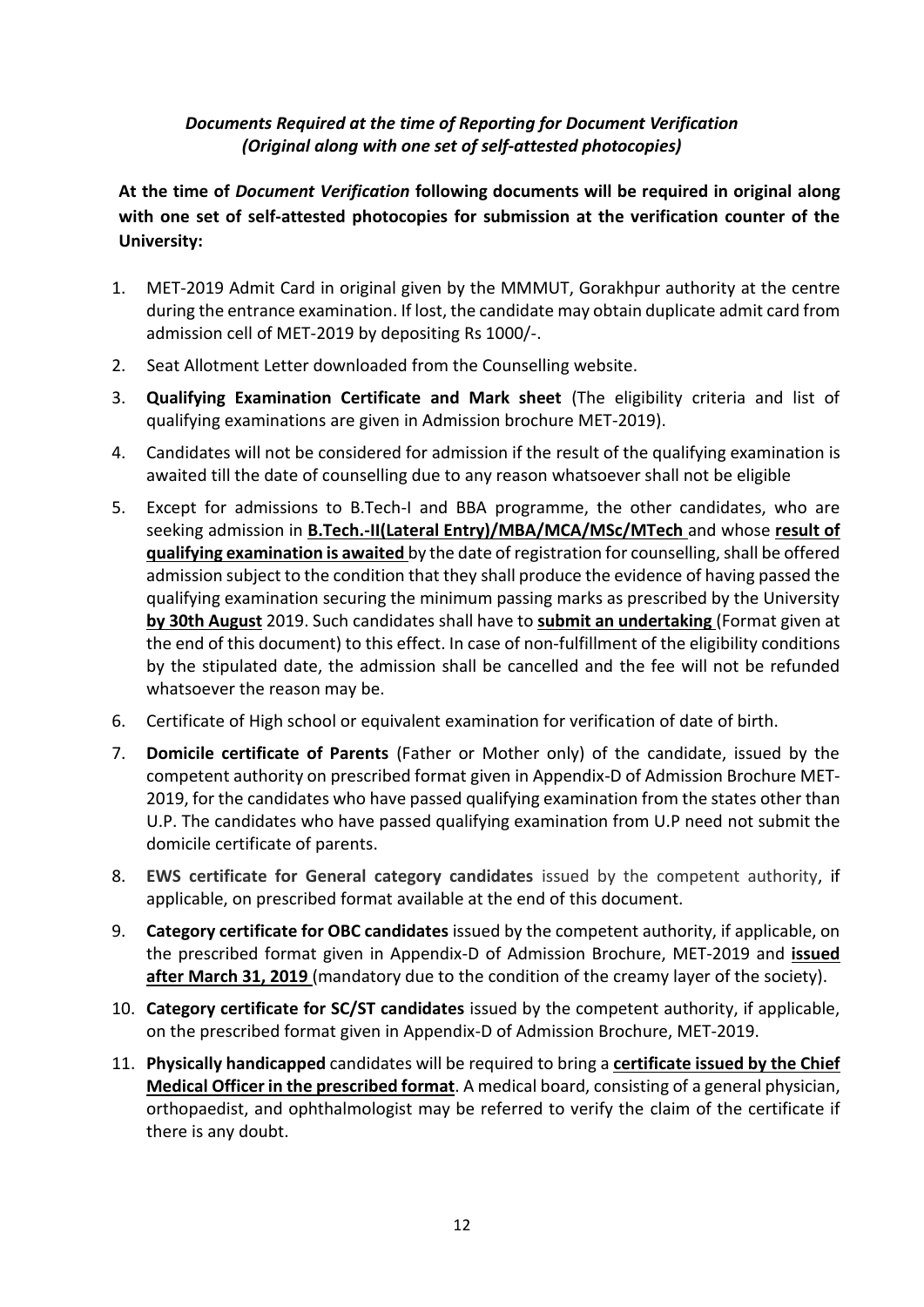- 12. Candidates of **Armed Forces category (UPAF)** will be required to produce a certificate to this effect issued by the competent authority on the prescribed format given in Appendix-D of Admission Brochure, MET-2019 available on the university website.
- 13. Candidates belonging to **freedom fighter's category (UPFF)** will be required to produce a certificate to this effect issued by the competent authority on the prescribed format given in Appendix-D of Admission Brochure, MET-2019 available on the university website.
- 14. The Candidates who have claimed **rural weightage** will be required to submit a certificate on prescribed format at the time of counselling as given in Appendix-D of Admission Brochure, MET-2019 available on the university website.
- 15. An **undertaking for medical fitness by the candidates & countersigned by his/her father / guardian** to this effect that he/she will submit, a certificate of fitness as prescribed in Appendix-D of Admission Brochure, MET-2019 available on university website at the time of joining the University, in case if this certificate is not submitted at the time of document verification.

### **Important Note:**

- 1. Candidates should note that they have to report in person at the University as per the schedule of the document verification. In case of not doing so, their candidature will not be considered, and seat allotted to them will be vacated.
- 2. Following Candidates are not eligible to participate in Various rounds of Seat Allotment:
	- *Candidates who have not registered and locked the choices in-spite of having good merit rank.*
	- *Candidates who have not reported in person at the University as per the schedule of the document verification.*
	- *Candidates who have not deposited the confirmation fee for the seat allotted to confirm the allotment.*
	- *Candidates who have given the application for refund of fee and withdrawn the admission.*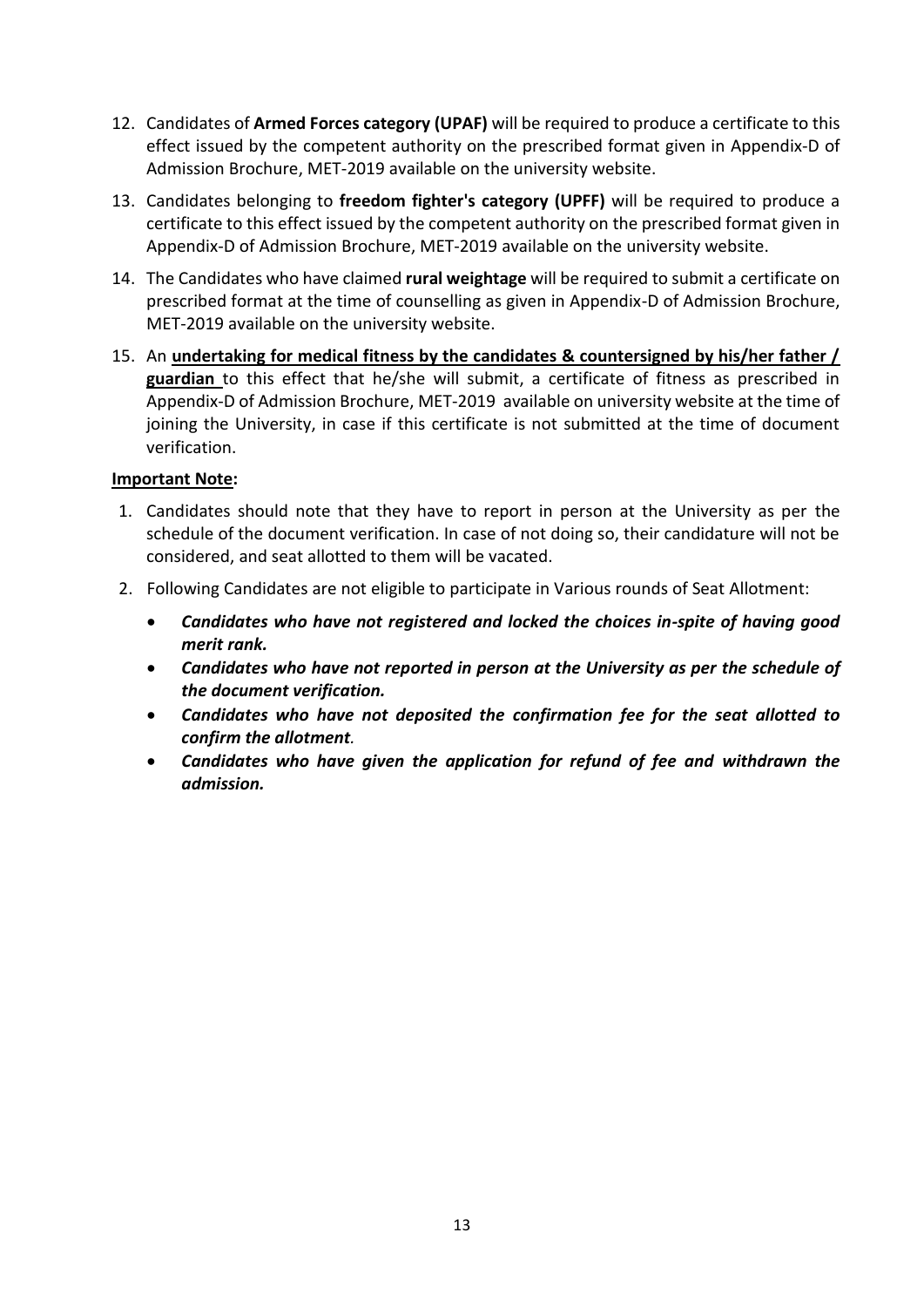# **Category-wise Seat Matrix for various Courses after including 10% EWS Category (as per UP Govt Order No.-1/2019/4/1/2002/KA-2/19 T.C.-II Dated Feb. 19,2019)**

|            |        |         |              |      |      |             |             |             |                |      |                      |                       |                |                         |           |             |                |             |                         |         | $\frac{1}{2}$ |             |      |             |                |           |                |      |              |                |              |             |
|------------|--------|---------|--------------|------|------|-------------|-------------|-------------|----------------|------|----------------------|-----------------------|----------------|-------------------------|-----------|-------------|----------------|-------------|-------------------------|---------|---------------|-------------|------|-------------|----------------|-----------|----------------|------|--------------|----------------|--------------|-------------|
| đ          | Intake | ⋗<br>Œ. | $\mathbf{E}$ | GNOP | GNGI | <b>GNAF</b> | <b>GNFF</b> | <b>GNHC</b> | EWS            | EWOP | $\overline{G}$<br>Ĺ. | $\overline{AB}$<br>EW | <b>EWFF</b>    | EWHC                    | BC        | <b>BCOP</b> | <b>BCGI</b>    | <b>BCAF</b> | <b>BCFF</b>             | ЭĘ<br>ఠ | SC            | <b>SCOP</b> | SCGL | <b>SCAF</b> | <b>SCFF</b>    | SCHC      | ST             | STOP | <b>STGL</b>  | <b>STAF</b>    | <b>STFF</b>  | <b>STHC</b> |
| CE         | 135    | 8       | 54           | 37   | -11  | $\sim$<br>∠ |             | 3           | 13             | 9    |                      |                       | $\Omega$       |                         | 36        | 25          | $\overline{ }$ | $\bigcap$   |                         |         | 29            | 20          | 5    |             |                | $\bigcap$ | 3              |      |              | $\theta$       | $\Omega$     |             |
| CSE        | 135    |         | 55           | 37   | 11   |             |             | 3           | 14             | 10   |                      |                       | $\Omega$       |                         | 36        | 25          |                |             |                         |         | 28            | 19          | 6    | 2           | $\theta$       |           | $\gamma$       |      | $\Omega$     | $\bf{0}$       |              |             |
| EE         | 135    | 8       | 54           | 36   | -11  |             |             | 3           | 13             | 9    |                      |                       | $\overline{0}$ |                         | 37        | 25          | 8              | 2           | $\theta$                |         | 28            | 20          | 6    |             | $\overline{0}$ |           | 3              |      |              | $\overline{0}$ | $\Omega$     |             |
| <b>ECE</b> | 135    |         | 54           | 37   | 11   | 3           |             | 2           | 14             | -9   | 3                    |                       |                | $\theta$                | 36        | 24          | 8              | $\gamma$    |                         |         | 29            | 20          | 6    |             |                |           | $\overline{2}$ |      | $\Omega$     | $\theta$       | $\Omega$     |             |
| <b>ME</b>  | 135    |         | 54           | 36   | 11   | 3           |             | 3           | 14             | 9    |                      |                       | $\Omega$       |                         | 36        | 25          | $\overline{ }$ |             |                         |         | 28            | 19          | 6    |             |                |           | 3              |      |              | $\Omega$       |              |             |
| <b>CH</b>  | 67     |         | 27           | 20   |      |             | $\Omega$    |             | 6              |      |                      |                       | $\Omega$       | $\theta$                | <b>18</b> | 13          | 3              |             | $\theta$                |         | 14            | 10          | 2    |             | $\Omega$       |           | $\overline{2}$ |      | $\Omega$     | $\Omega$       |              |             |
| IT         | 68     | 4       | 27           | 19   |      |             |             |             | $\overline{ }$ |      | ി                    |                       | $\Omega$       | $\theta$                | 19        | 14          | 3              |             | $\Omega$                |         | 14            | $\mathbf Q$ | 3    |             | $\Omega$       |           |                |      | $\Omega$     | $\Omega$       | $\Omega$     |             |
| <b>TOT</b> | 810    | 45      | 325          | 222  | 65   | 16          | 6           | <b>16</b>   | 81             | 56   | 16                   | 4                     |                | $\overline{\mathbf{4}}$ | 218       | 151         | 43             | <b>10</b>   | $\overline{\mathbf{4}}$ | 10      | 170           | 117         | 34   | 8           | $\mathbf{3}$   | 8         | <b>16</b>      | 13   | $\mathbf{3}$ | $\mathbf{0}$   | $\mathbf{0}$ |             |

**B.Tech 1st Year Admission through MET-2019 Merit**

# **MCA/MBA/M.Sc./BBA Admission through MET-2019 Merit**

| ≏                  |    | ы  | ≏<br>∽<br>듥 | ⊣<br>$\checkmark$<br>∽<br>සි | ┗<br>⇁<br>ට් | 置<br>÷ | ◡<br>ᄇ<br>∽<br>들<br>◡ | ω<br>비 | ටි<br>⋗<br>臼 | ٿ<br>E   | ⊶<br>闰 | ≃<br>≃<br>ㅁ | 耳<br>비 | ◡<br>⋒    | ≏<br>⌒<br>پ<br>$\checkmark$<br>≃ | $\check{ }$<br>◚ | ►<br>◚ | E,<br>Þ.<br>≏ | $\checkmark$<br>Ę<br>⋒ | ◡<br>$\boldsymbol{\omega}$ | ळ           | ÷н<br>◡<br>$\checkmark$<br>Ō | E<br>$\bar{a}$ | Ě<br>ω | ◡<br>頁<br>$\boldsymbol{\omega}$ | 51           | ≿<br>$\check{ }$<br>51 | ⊨<br>$\mathbf{a}$ | ≃<br>51 | E,<br><b>STF</b> | <b>STH</b> |
|--------------------|----|----|-------------|------------------------------|--------------|--------|-----------------------|--------|--------------|----------|--------|-------------|--------|-----------|----------------------------------|------------------|--------|---------------|------------------------|----------------------------|-------------|------------------------------|----------------|--------|---------------------------------|--------------|------------------------|-------------------|---------|------------------|------------|
| <b>MBA</b>         | 75 | 32 | 24          | <sub>0</sub>                 |              |        |                       |        |              |          |        |             |        | <b>20</b> | 14                               |                  |        |               |                        | 15                         | 12          |                              | $\theta$       |        | $\theta$                        |              |                        |                   |         |                  |            |
| <b>MCA</b>         | 75 | 32 | 24          | <sub>0</sub>                 |              |        |                       |        |              |          |        |             |        | <b>20</b> | 14                               |                  |        |               |                        | 15                         | $1^{\circ}$ |                              | $\theta$       |        |                                 |              |                        |                   |         |                  |            |
| <b>MSc Physics</b> | 38 | 18 | $\sim$      |                              | 0            |        |                       |        |              | $\theta$ |        |             |        | 10        |                                  |                  |        | £             |                        |                            |             |                              | $\Omega$       |        | $\theta$                        | $\mathbf{0}$ |                        | $\Omega$          |         | - 71             |            |
| <b>MSC Maths</b>   | 37 | 17 | l 4         |                              | 0            |        |                       |        |              | 0        |        |             |        | 10        |                                  |                  |        | $\Omega$      |                        |                            |             |                              | $\Omega$       |        | $\theta$                        | $\mathbf{0}$ |                        | $\Omega$          |         | -0               |            |
| <b>BBA</b>         | 75 | 32 | 24          | <sub>0</sub>                 |              |        |                       |        | <sub>n</sub> |          |        |             |        | <b>20</b> | 14                               |                  |        |               |                        | 15                         | $1^{\circ}$ |                              | $\Omega$       |        | $\left($                        |              |                        |                   |         | - ( )            |            |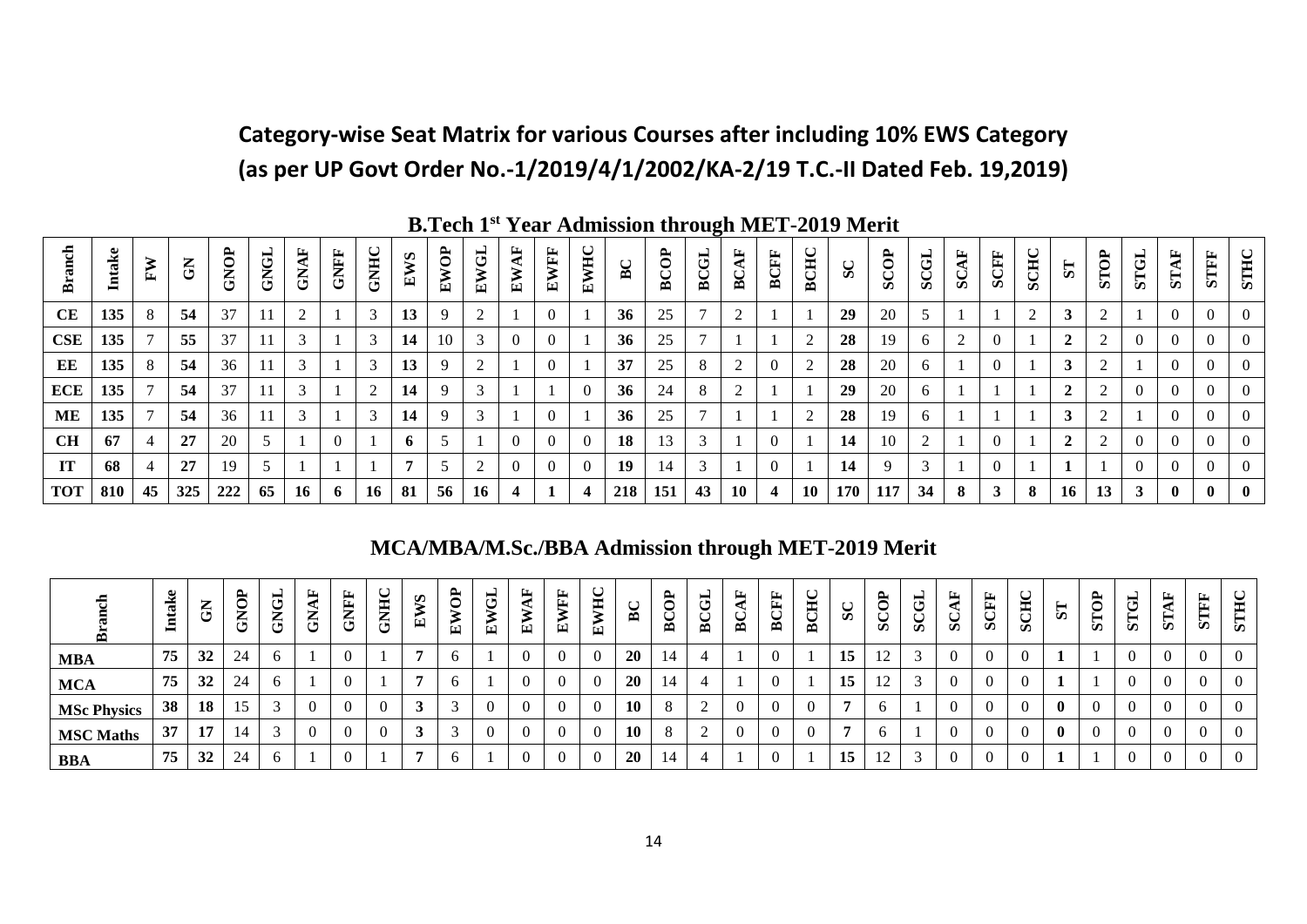| <b>Branch</b> | Intake | $\mathbf{\tilde{S}}$ | GNOP | GNGL | <b>GNAF</b>    | <b>GNFF</b> | <b>CNHC</b> | BC | <b>BCOP</b> | <b>BCGL</b> | $\overline{A}$<br>$\mathbf{B}$ | <b>BCFF</b> | <b>BCHC</b> | $S_{\rm C}$ | SCOP | <b>SCGL</b>  | AF<br>SC. | <b>SCFF</b> | <b>SCHC</b> | $\overline{\mathbf{S}}$ | <b>STOP</b> | <b>STGL</b> | <b>STAF</b>  | <b>STIFF</b> | <b>STHC</b> | EWS         |
|---------------|--------|----------------------|------|------|----------------|-------------|-------------|----|-------------|-------------|--------------------------------|-------------|-------------|-------------|------|--------------|-----------|-------------|-------------|-------------------------|-------------|-------------|--------------|--------------|-------------|-------------|
| CE            | 24     | 12                   | 8    |      | $\Omega$       |             |             |    | 5           | 2           | $\theta$                       |             | $\theta$    | 5           | 3    |              |           |             | $\theta$    | $\Omega$                | $\Omega$    |             | $\Omega$     | $\Omega$     | $\left($    |             |
| <b>CSE</b>    | 24     | 12                   | 8    |      |                | $\Omega$    |             | 6  | 5           |             | $\Omega$                       | 0           |             | 5           | 4    |              | $\theta$  | $\Omega$    | $\theta$    |                         |             | $\Omega$    |              | $\Omega$     | $\Omega$    | $\Omega$    |
| EE            | 24     | 13                   | 9    |      | $\overline{0}$ | $\Omega$    |             |    |             |             |                                | 0           | $\Omega$    | 4           | 3    |              | $\Omega$  | $\Omega$    | $\theta$    | $\Omega$                | $\Omega$    | $\theta$    |              | $\Omega$     |             | $\theta$    |
| <b>ECE</b>    | 24     | 12                   | 9    |      |                | $\Omega$    |             |    |             |             | $\Omega$                       | 0           |             | 5           | 4    |              | $\Omega$  | $\Omega$    | $\Omega$    | $\Omega$                | $\Omega$    |             |              | $\Omega$     |             | $\theta$    |
| <b>ME</b>     | 24     | 12                   | 9    |      |                | $\Omega$    |             | 6  | $\epsilon$  |             | $\Omega$                       | 0           | $\Omega$    | 5           | 3    |              | $\Omega$  |             |             |                         |             | $\theta$    | $\Omega$     | $\Omega$     | $\theta$    | $\Omega$    |
| <b>CH</b>     | 12     | 6                    | 4    |      | $\theta$       | $\Omega$    |             | 3  | 2           |             | $\Omega$                       |             |             | ി<br>∠      | 2    | $\Omega$     | $\Omega$  |             |             |                         |             |             |              | $\Omega$     |             |             |
| <b>TOT</b>    | 132    | 67                   | 47   | 13   | 3              |             | 2           | 36 | 27          |             |                                | 0           |             | 26          | 19   | $\mathbf{5}$ |           | $\bf{0}$    |             | 3                       | 3           | 0           | $\mathbf{0}$ | $\mathbf 0$  | 0           | $\mathbf 0$ |

**B.Tech 2 nd Year Admission through MET-2019 Merit**

Note: *Category wise dropout seats will be added to finalise the Seat matrix for allotment.*

# **Seat Matrix for Admission to M.Tech. Courses through MET-2019 Merit**

| Specialization                            | Intake | g   | EWS            | OBC | ပ<br>Ū | 5        |
|-------------------------------------------|--------|-----|----------------|-----|--------|----------|
| Hill Area Development Engineering         | 22     | 9   | $\mathfrak{p}$ | 6   | 5      | $\Omega$ |
| <b>Environmental Engineering</b>          | 23     | 10  | $\overline{2}$ | 6   | 5      | 0        |
| Seismic Design and Earthquake Engineering | 22     | 9   | $\overline{2}$ | 6   | 4      | 1        |
| <b>Structural Engineering</b>             | 23     | 9   | 3              | 6   | 5      | 0        |
| <b>Computer Science and Engineering</b>   | 23     | 10  | $\overline{2}$ | 6   | 4      | 1        |
| <b>Information Technology</b>             | 22     | 9   | $\overline{2}$ | 6   | 5      | 0        |
| <b>Power Electronics and Drives</b>       | 23     | 9   | 3              | 6   | 4      | 1        |
| Control and instrumentation               | 22     | 9   | $\overline{2}$ | 6   | 5      | 0        |
| Digital System                            | 23     | 9   | $\overline{2}$ | 6   | 5      | 1        |
| <b>Communication Engineering</b>          | 22     | 9   | $\overline{2}$ | 6   | 5      | 0        |
| <b>Computer Integrated Manufacturing</b>  | 23     | 9   | 3              | 6   | 4      | 1        |
| <b>Energy Technology and Management</b>   | 22     | 9   | $\overline{2}$ | 6   | 5      | $\Omega$ |
| Total:                                    | 270    | 110 | 27             | 72  | 56     | 5        |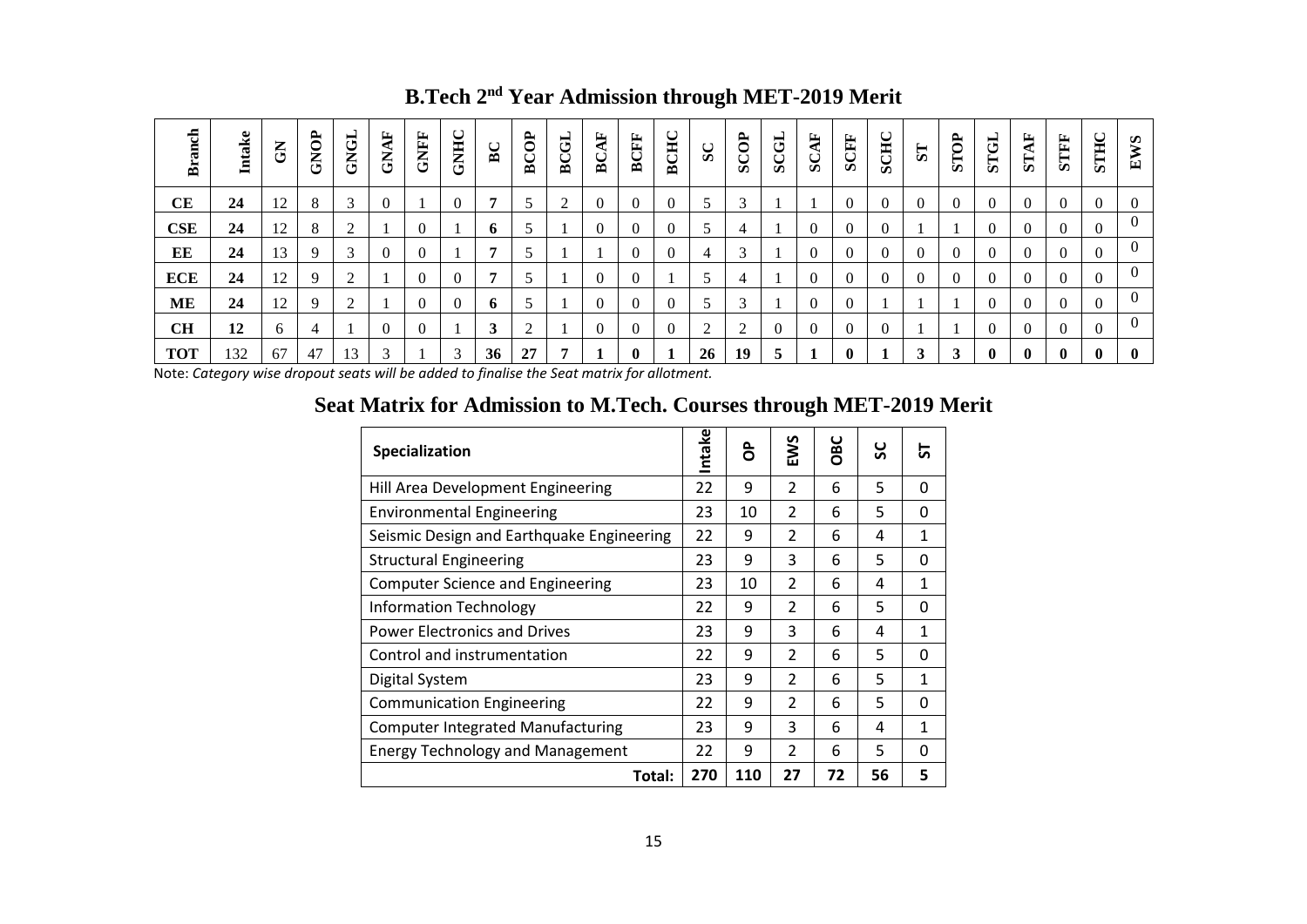### **UNDERTAKING BY CANDIDATE**

### **(Whose Result of Qualifying Examination is awaited)**

Date:

I \_\_\_\_\_\_\_\_\_\_\_\_\_\_\_\_\_\_\_\_\_\_\_\_\_\_\_\_\_\_\_\_\_\_\_\_\_\_\_\_\_\_\_\_\_\_\_\_\_\_\_\_\_\_\_\_ son/daughter of \_\_\_\_\_\_\_\_\_\_\_\_\_\_\_\_\_\_\_\_\_\_\_\_\_\_\_\_\_\_\_\_\_ seeking admission in \_\_\_\_\_\_\_\_\_\_\_\_\_\_\_ hereby submit my undertaking that I will produce the evidence of having passed the qualifying examination securing the minimum passing marks as prescribed by the University by 30<sup>th</sup> August, 2019. I am fully aware that if I fail to submit the required document on or before 30<sup>th</sup> August 2019, my admission will be cancelled and no claim to refund the fee will be made by me whatsoever the reason may be.

Counter Signed by Father/ Guardian Signature of the Candidate

\_\_\_\_\_\_\_\_\_\_\_\_\_\_\_\_\_\_\_\_\_\_\_\_\_\_\_ \_\_\_\_\_\_\_\_\_\_\_\_\_\_\_\_\_\_\_\_\_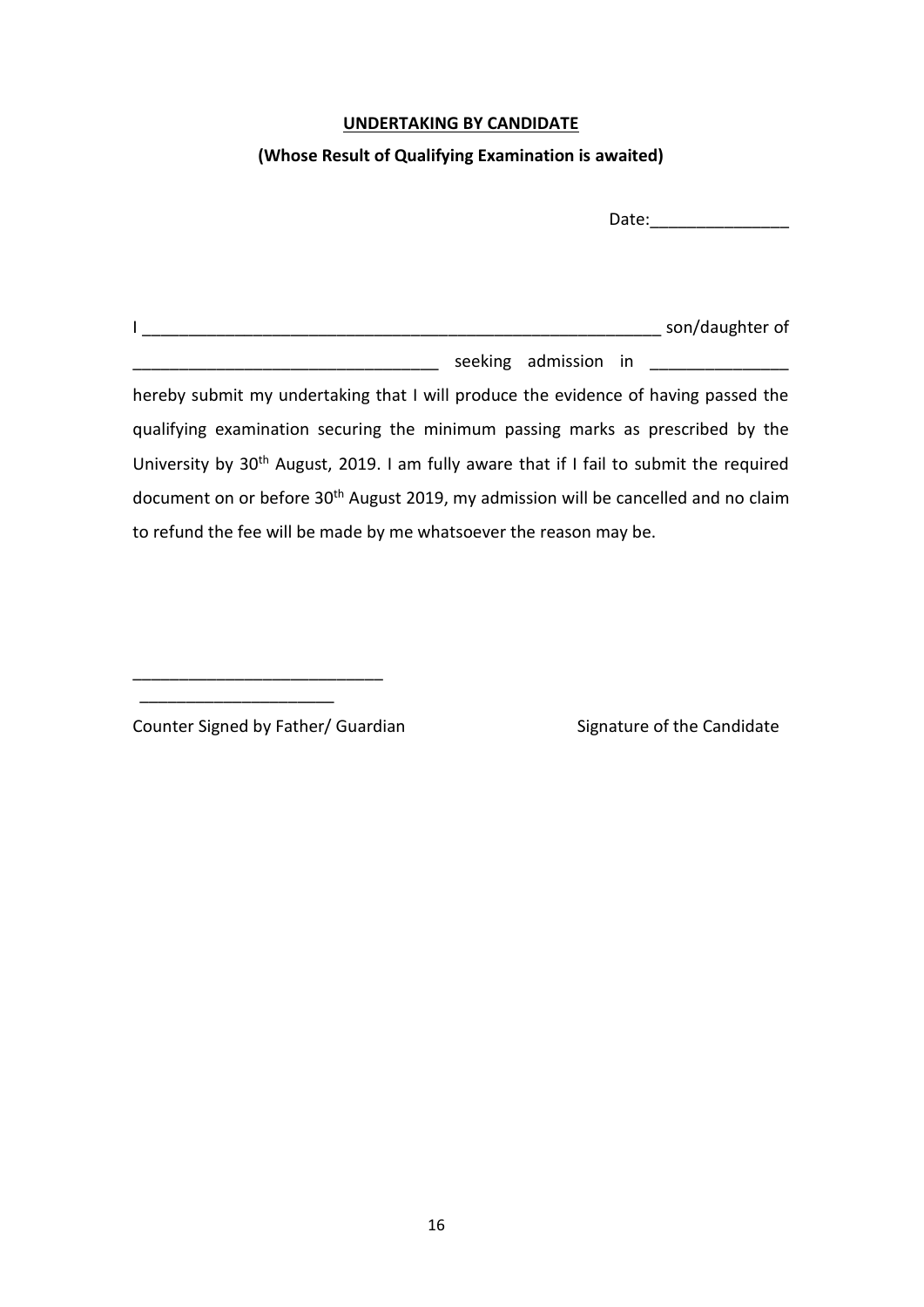#### **CERTIFICATE – 1 (प्रमाण पत्र–1)**

### अनुसूचित जाति ⁄ जनजाति(UPSC/UPST/GDSC/GDST) (अभ्यर्थी के जन्म जिले के जिला मजिस्ट्रेट / प्रथम श्रेणी मजिस्ट्रेट द्वारा प्रमाणित)

;g i zekf.kr fd;k tkrk g S fd Jh@dq0 --------------------------------------------------------- iq=@i q=h Jh ---------------------------------------- fuoklh xkWao@'kgj ------------------------------------- rglhy ------------------------------------------------- ftyk ------------------------------------------- izns'k -------------------------- dk tUe -------------------------------- tkfr esa g qvk Fkk vk Sj ;g tkfr vuqlwfpr tkfr@tutkfr vkns'k ¼la'kks/ku½ ,DV 1956 ds vUrxZr Hkkjr ljdkj@mRrj i zns'k 'kklu ----------------------------------------------------- ljdkj }kjk ekU; vuqlwfpr tkfr@tutkfr है ।

| अभ्यर्थी के हस्ताक्षर | हस्ताक्षर |      |
|-----------------------|-----------|------|
| दिनांक                | नाम       |      |
| रथान                  |           | मुहर |

जिला अधिकारी $/$ अतिरिक्त जिला अधिकारी $/$ सिटी मजिस्ट्रेट / परगना मजिस्ट्रेट / तहसीलदार

Note: Proforma of certificate may be changed according to latest Govt. order.

### **CERTIFICATE – 2 (प्रमाण पत्र–2)** उत्तर प्रदेश के अन्य पिछड़े वर्ग के लिए जाति प्रमाण पत्र का प्रपत्र(UPBC/GDBC)

|                                             | यह प्रमाणित किया जाता है कि श्री / श्रीमती / कुमारी …………………………………………………… सुपुत्र / सुपुत्री श्री ……………………………… |
|---------------------------------------------|---------------------------------------------------------------------------------------------------------------|
|                                             |                                                                                                               |
|                                             |                                                                                                               |
|                                             | प्रदेश लोक सेवा अनुसूचित जातियों । अनुसूचित जनजातियों तथा पिछडे वर्गों के लिए आरक्षण अधिनियम, 1994 की         |
| अनुसूची – 1 के अन्तर्गत मान्यता प्राप्त है। |                                                                                                               |
|                                             |                                                                                                               |
|                                             |                                                                                                               |
|                                             | की अनुसूची -2 (अधिसूचना संख्या -22/16/92-का 02/1995 टी0 सी0 दिनांक 8 दिसम्बर, 1995 द्वारा यथा संशोधित)        |
| से आच्छादित नहीं है।                        |                                                                                                               |
|                                             |                                                                                                               |
|                                             |                                                                                                               |
|                                             |                                                                                                               |
| अभ्यर्थी के हस्ताक्षर                       | हस्ताक्षर                                                                                                     |
| दिनांक                                      | नाम                                                                                                           |
| स्थान<br>मुहर                               |                                                                                                               |

जिला अधिकारी / अतिरिक्त जिला अधिकारी / सिटी मजिस्ट्रेट / परगना मजिस्ट्रेट / तहसीलदार

nd E-अभ्यर्थी ध्यान दें कि उ0प्र0 के अन्य पिछड़े वर्ग के लिए जाति प्रमाण मार्च 31, 2019 के पश्चात का बना हुआ होना आवश्यक है क्योंकि कीमीलेयर के अन्तर्गत आने वाले अभ्यर्थियों को आरक्षण का लाभ अनुमन्य नहीं है।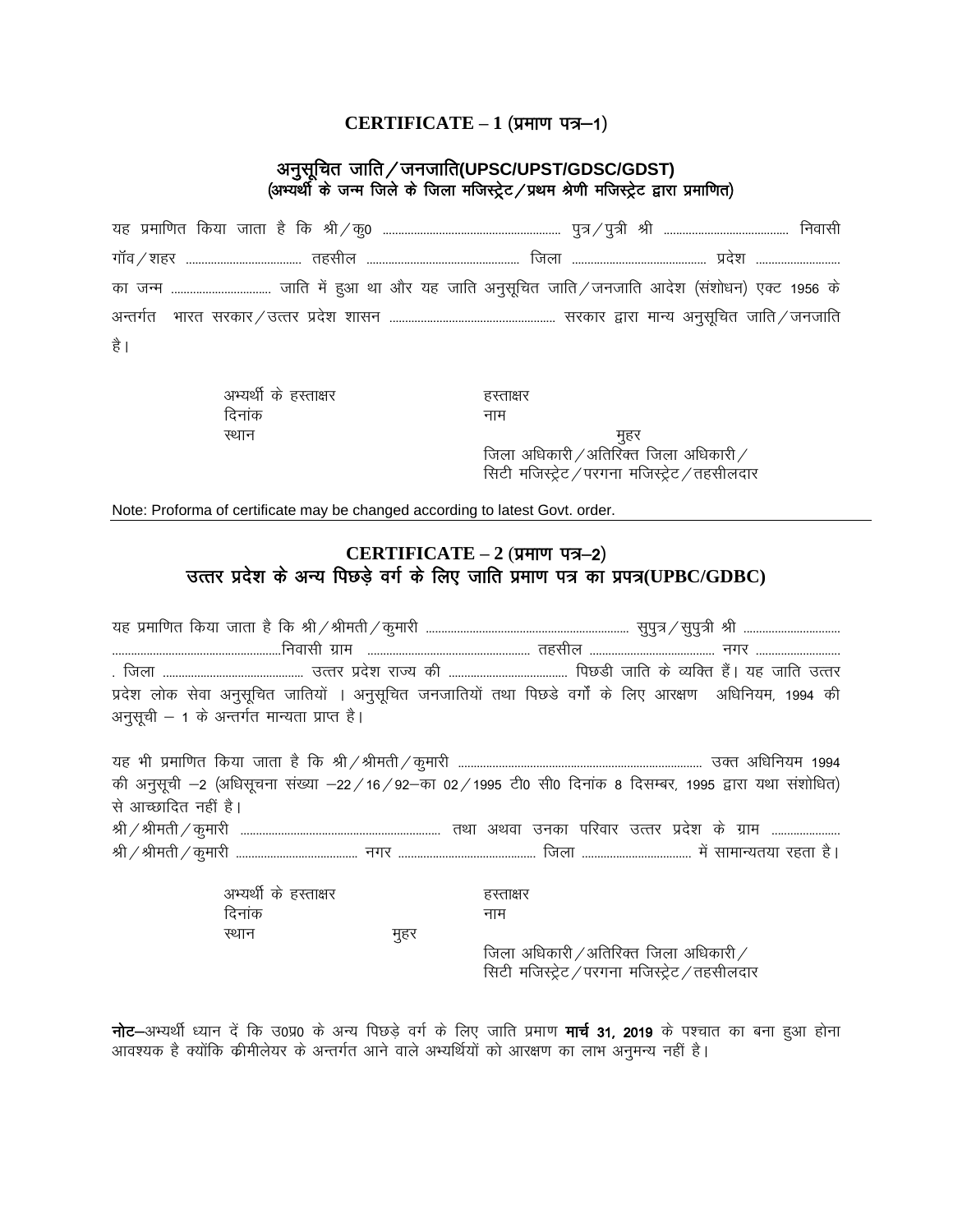### **CERTIFICATE – 3 (प्रमाण पत्र–3)** उत्तर प्रदेश सामान्य निवासी के पुत्र / पुत्री (UPGD/GDSC/GDST/GDBC) (उस जिले के अधिकारी द्वारा प्रमाणित जिस जिले के माता / पिता निवासी है)

| दिनांक | हस्ताक्षर जिला मजिस्ट्रेट        |
|--------|----------------------------------|
| स्थान  | पूरा नाम                         |
|        | पदनाम                            |
|        |                                  |
|        | मुहर<br>(जिला मजिस्ट्रेट की सील) |

'जिला मजिस्ट्रेट अथवा जिला मजिस्ट्रेट द्वारा अधिकृत अपर जिला मजिस्ट्रेट / सब डिवीजन मजिस्ट्रेट द्वाराप्रमाण पत्र ही मान्य होंगे जो शा0आ0 सं0-157 / तीन -2003-77(II) / 83 दिनांक 18 फरवरी, 2003 के अधीन जारी किया जायेगा।

नोट—प्रमाण पत्र—3 अभ्यर्थी के माता⁄पिता का बना होना चाहिए क्योंकि अभ्यर्थी जिन्होंने अर्हकारी परीक्षा उत्तर प्रदेश के बाहर स्थित किसी विद्यालय से उत्तीर्ण की है परन्तु उनके माता / पिता उत्तर प्रदेश के सामान्यनिवास हैं परीक्षा में बैठने के पात्र हैं।

---------------------------------------------------------------------------------------------------------------------

#### **CERTIFICATE – 4(**i zek.k i=–**4) (Sub-Category UPFF)**

### उत्तर प्रदेश लोक सेवा (शारीरिक रूप से विकलांग, स्वतंत्रता संग्राम सेनानी के आश्रितों और भूतपूर्व सैनिकों के लिए where the control of the control of the control control in the control of the control of the surfar control in<br>Surface definition of the interest. In the signal control is supposed.

| लोक सेवा (शारीरिक रूप से विकलांग, स्वतंत्रता संग्राम सेनानी के आश्रितों और भूतपूर्व सैनिकों के लिए आरक्षण) अधिनियम |  |
|--------------------------------------------------------------------------------------------------------------------|--|
|                                                                                                                    |  |
|                                                                                                                    |  |
|                                                                                                                    |  |

| दिनांक | हस्ताक्षर                                          |
|--------|----------------------------------------------------|
| स्थान  | पूरा नाम एव पदनाम<br>मुहर (जिला मजिस्ट्रेट की सील) |

Note: Proforma of certificate may be changed according to latest Govt. order.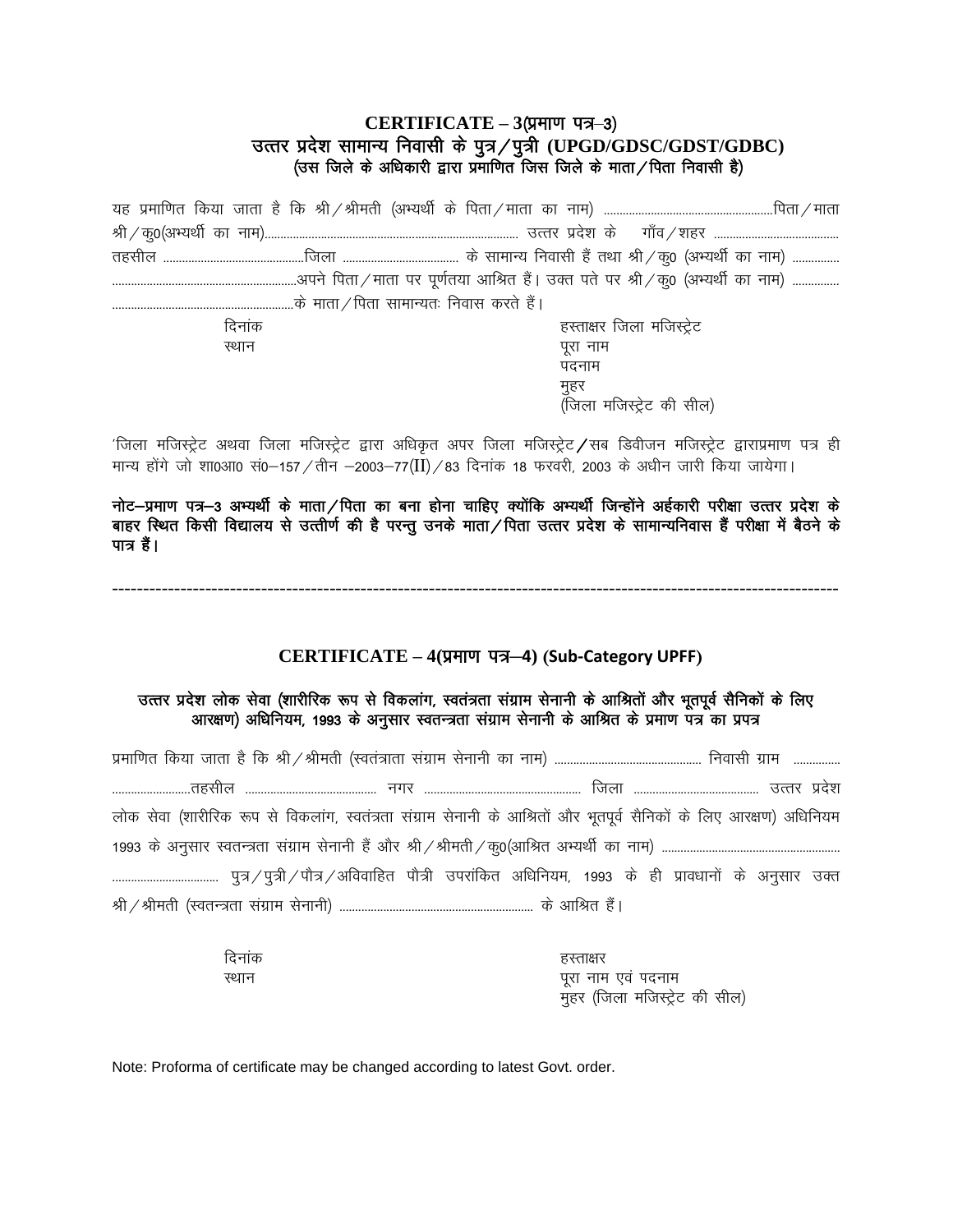### **CERTIFICATE – 5 (प्रमाण पत्र–5)** उत्तर प्रदेश/ सेना दल(Sub-Category UPAF) (अंतिम यूनिट के आफिसर कमान्डिंग/जिला सैनिक कल्याण बोर्ड द्वारा प्रमाणित)

;g izekf.kr fd;k tkrk gS fd Jh@Jherh ¼vH;Fkh Z ds firk vFkok ekrk dk uke½ ---------------------------------------fuoklh xkWao@'kgj -------------------------------------------------- rglhy ---------------------------------------------- ftyk ----------------------------------mRrj izns'k] ds fnuk ad - ------------------------dk s lsok fuo`Rr (Superannuated) ;q) esa ekjs x;s@vi ax gk s x;s@mRrj i zns'k esa orZeku esa rSukr g SA os Hkkjrh; Fkylsuk@tylsuk@ok;qlsuk ds LFkku ------------------------------------------------------ fnukad-------------------------- ls fnukad ------------------------- . तक कार्यरत थे/हैं।अभ्यर्थी Department of Ex-Servicemen Welfare, Ministryof Defence, Government of India द्वारा अधिसूचित (Refer Appendix-F of University Admission Brochure) प्राथमिकताओं में से प्राथमिकता नंबर (Please enter a valid priority number applicable to this candidate as per Govt. order No. F.No.6(1)/2017/D(Res.II) dated November 30, 2017½ ------------------------------------------------------------------------------------ ¼dsoy 'kCnksa esa@only in words½ d s varxZr vg Z g S A

| दिनांक | यूनिट कमान्डिंग आफिसर के हस्ताक्षर |
|--------|------------------------------------|
| स्थान  | नाम                                |
|        | मोहर                               |

# (जिला मजिस्ट्रेट द्वारा प्रमाणित)

| यह प्रमाणित किया जाता है कि श्री ⁄ क्0(अभ्यर्थी) ……………………………………………… निवासी …………………………… उत्तर प्रदेश                              |  |
|----------------------------------------------------------------------------------------------------------------------------------|--|
|                                                                                                                                  |  |
| (Superannuated) युद्ध में मारे गये या अपंग हो गये कर्मचारी जो उत्तर प्रदेश के स्थायी निवासी हैं /थे, के पुत्र /पुत्री हैं        |  |
| अथवा प्रवेश परीक्षा की तिथि (11-12 मई 2019) को उत्तर प्रदेश भारतीय थलसेना $\,$ जल सेना $\,$ वायुसेना में कार्यरत थे $\,/\,$ हैं। |  |

| दिनांक | हस्ताक्षर |
|--------|-----------|
| स्थान  | नाम       |
|        | मोहर      |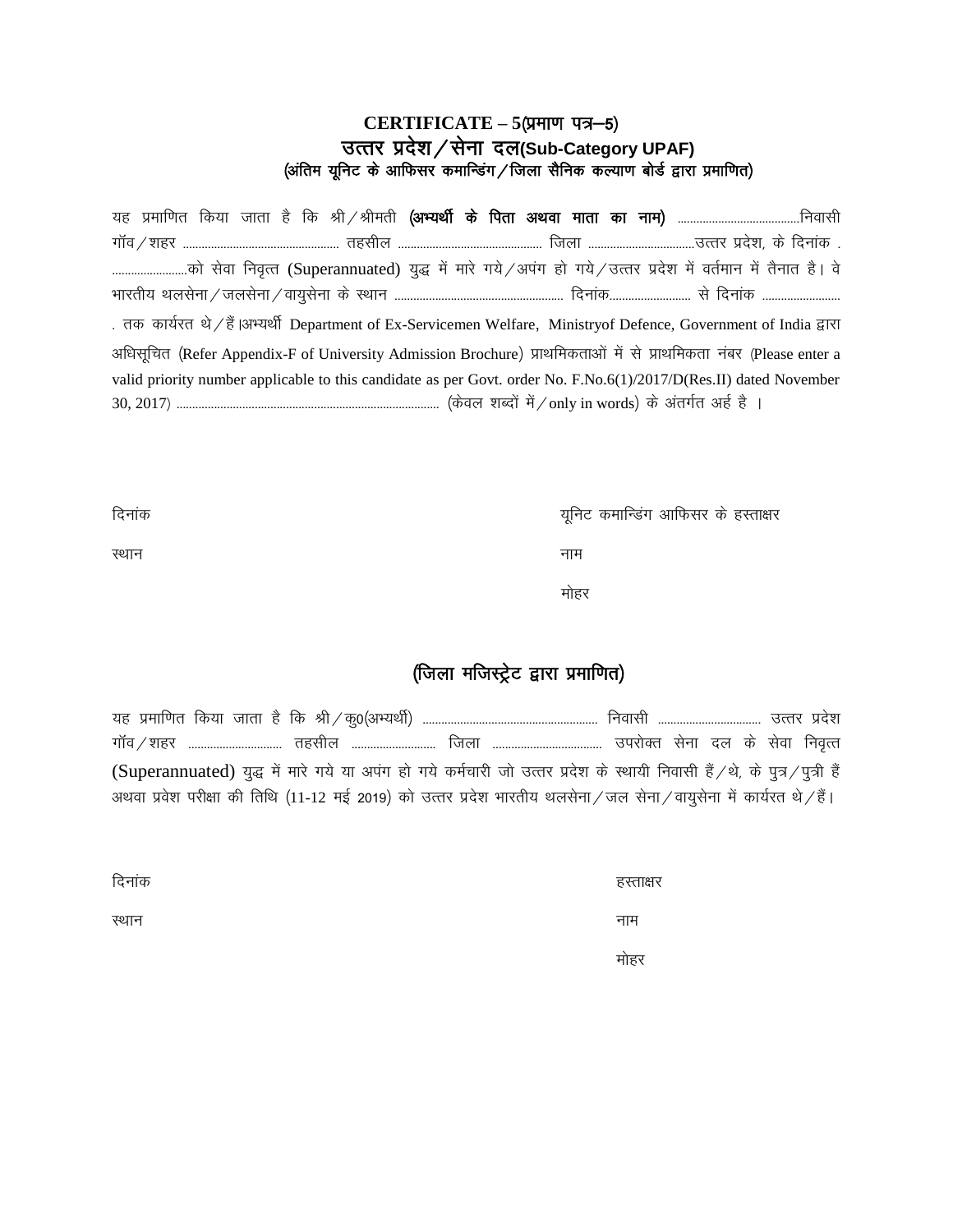# **CERTIFICATE – 6(प्रमाण पत्र–6)** (Sub-Category UPHC) (काउन्सिलिंग में जमा करने हेतु) शारीरिक विकलांग के अधिमान के लिए प्रमाण पत्र (मुख्य चिकित्सा अधिकारी द्वारा प्रमाणित)

- 1- ;g i zekf.kr fd;k tkrk g S fd Jh@dq0¼vH;Fkh Z½ ----------------------------------------------------------------------------------iq=@i q=h Jh ¼firk dk uke½ -------------------------------------------------------------uhps fy[ks dkj.kksa l s 'kkjhfjd :i ls fodykax g S aA ¼d soy eq[; fpfdRlk vf/kdkjh gh dkj.k fy[ksa½----------------------------------------------------------------------------------------------------
- 2. अभ्यर्थी की उपरोक्त विकलांगता को निम्न प्रकार की विकलांगता की श्रेणी में रखा जा सकता है।  $(\overline{q}$ पया $\checkmark$  का निशान लगायें)

| Type - I: Minimum 40% permanent Visual impairment         |  |
|-----------------------------------------------------------|--|
| Type-II: Minimum 40% permanent Locomotors disability      |  |
| Type-III: Minimum 40% permanent Speech Hearing impairment |  |

3. यह भी प्रमाणित किया जाता है कि उपरोक्त विकलांग स्थिति अभ्यर्थी के इन्जीनियरिंग शिक्षा प्राप्त करने में बाधक नहीं होगी ।

| अभ्यर्थी के हस्ताक्षर | चिकित्साधिकारी के हस्ताक्षर |
|-----------------------|-----------------------------|
| नाम                   | नाम                         |
| दिनांक                | महर                         |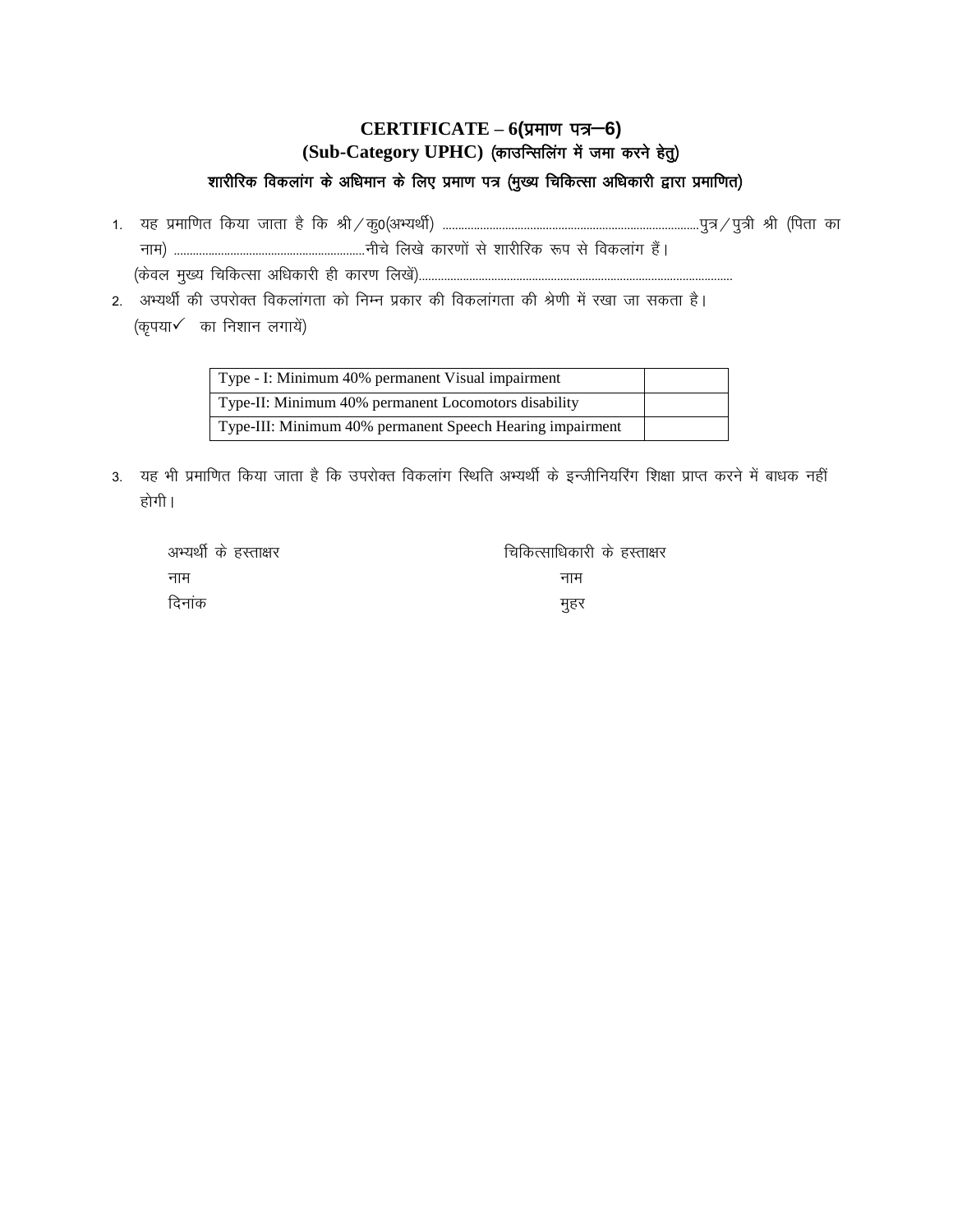# **CERTIFICATE – 7 (**izek.ki=&**7)**

### उत्तर प्रदेश ग्रामीण क्षेत्र के लिये अधिमान (UPGE) (कालेज के प्रधानाचार्य द्वारा प्रमाणित)

| अन्दर है और यह क्षेत्र औद्योगिक विकसित क्षेत्र नहीं है।                                                                                         |                                                                                                                                                              |                  |
|-------------------------------------------------------------------------------------------------------------------------------------------------|--------------------------------------------------------------------------------------------------------------------------------------------------------------|------------------|
| दिनांक                                                                                                                                          | हस्ताक्षर                                                                                                                                                    |                  |
| स्थान                                                                                                                                           | नाम                                                                                                                                                          |                  |
|                                                                                                                                                 | मुहर                                                                                                                                                         |                  |
|                                                                                                                                                 | (जिला विद्यालय निरीक्षक एवं जिला मजिस्ट्रेट द्वारा प्रमाणित)<br>प्रधानाचार्य द्वारा दिया गया कालेज की स्थिति से संबंध उपरोक्त वक्तव्य प्रमाणित किया जाता है। |                  |
| दिनांक                                                                                                                                          | हस्ताक्षर जिला विद्यालय निरीक्षक                                                                                                                             |                  |
| स्थान                                                                                                                                           | नाम                                                                                                                                                          |                  |
| दिनांक                                                                                                                                          | मुहर<br>प्रति हस्ताक्षरित जिला मजिस्ट्रेट                                                                                                                    |                  |
| स्थान                                                                                                                                           | नाम                                                                                                                                                          |                  |
|                                                                                                                                                 | मुहर                                                                                                                                                         |                  |
|                                                                                                                                                 |                                                                                                                                                              |                  |
|                                                                                                                                                 | CERTIFICATE $-8($ प्रमाण पत्र-8)                                                                                                                             |                  |
|                                                                                                                                                 | <b>CHARACTER CERTIFICATE FROM THE HEAD OF</b><br>THE INSTITUTION LAST ATTENDED                                                                               |                  |
|                                                                                                                                                 |                                                                                                                                                              |                  |
|                                                                                                                                                 | This is to certify that Sri/Km.                                                                                                                              |                  |
|                                                                                                                                                 |                                                                                                                                                              |                  |
|                                                                                                                                                 |                                                                                                                                                              |                  |
|                                                                                                                                                 |                                                                                                                                                              |                  |
| <b>Proctorial reports:</b>                                                                                                                      |                                                                                                                                                              |                  |
| 1. Has he/she involved himself/herself if any act of indiscipline?<br>2. Has he/she been warned, Fined or punished for any act of indiscipline? |                                                                                                                                                              | Yes/No<br>Yes/No |
| 3. Has he/she been restricted or expelled from Hostel of College for any reason?                                                                |                                                                                                                                                              | Yes/No           |
|                                                                                                                                                 | 4. Has he/she been involved in any act of indiscipline outside the College campus like                                                                       |                  |
| group clashes or fraction fights etc.                                                                                                           |                                                                                                                                                              | Yes/No           |
| 5. Has he/she been addicted to drugs or intoxicants?<br>General remarks (Please state your assessment of the student)                           |                                                                                                                                                              | Yes/No           |
|                                                                                                                                                 |                                                                                                                                                              |                  |

| Date: | Signature          |
|-------|--------------------|
|       | <b>Name</b>        |
|       | <b>Designation</b> |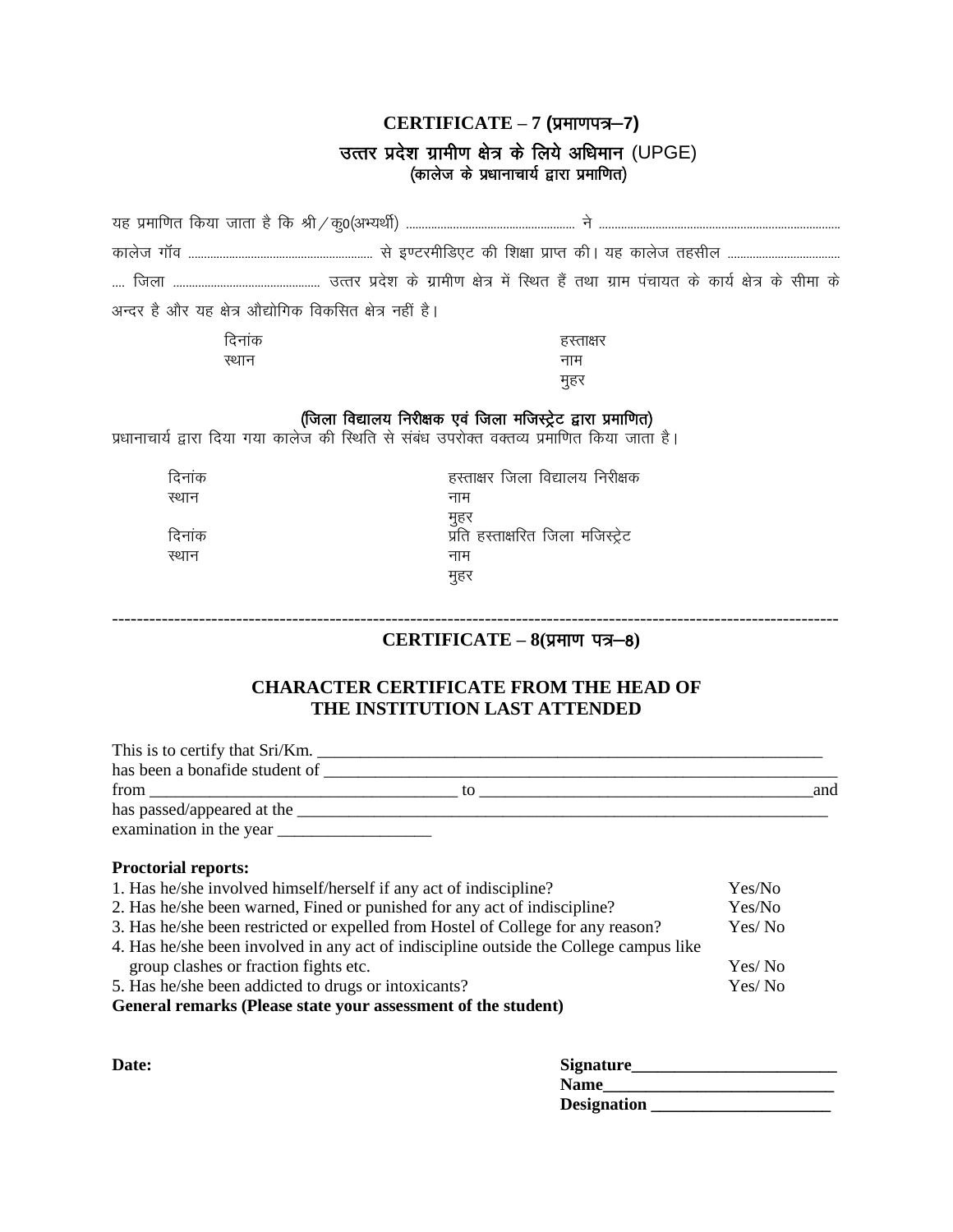#### **CERTIFICATE – 9 (प्रमाण पत्र–9) FORMAT FOR MEDICAL CERTIFICATE (To be obtained from a Chief Medical Officer or Medical Officer of MMMUT, Gorakhpur)**

| This certificate has to be submitted at the time of admission in the University |
|---------------------------------------------------------------------------------|
|                                                                                 |

| Name of Candidate:                                                                                                                                       |                |           |                | Sex:<br>Age:                                                                                                                                                                                            |        |                                                 |  |
|----------------------------------------------------------------------------------------------------------------------------------------------------------|----------------|-----------|----------------|---------------------------------------------------------------------------------------------------------------------------------------------------------------------------------------------------------|--------|-------------------------------------------------|--|
| Admission Test: 2017 Roll No.:                                                                                                                           |                |           |                | Category:                                                                                                                                                                                               |        | Subcategory and Weighatge:                      |  |
| <b>Rank Position:</b><br>To be filled in by the Candidate )                                                                                              |                |           | Father's Name: |                                                                                                                                                                                                         |        |                                                 |  |
| L.T.<br>Height                                                                                                                                           | M.I.<br>Weight | Chest     | Abdomen        |                                                                                                                                                                                                         | VISION | Colour Vision:<br>Without glass:<br>With glass: |  |
| History                                                                                                                                                  |                | Operation |                | Koch'sColic's                                                                                                                                                                                           |        | B.P.                                            |  |
|                                                                                                                                                          |                | Seizures  | Asthma         |                                                                                                                                                                                                         | Piles  | <b>Diabetes</b>                                 |  |
| E<br>X                                                                                                                                                   | Pulse          | Tonsil    |                | <b>DNS</b>                                                                                                                                                                                              |        | Hernia                                          |  |
| A<br>M                                                                                                                                                   | Pallor         | L.Nodes   |                | <b>CSOM</b>                                                                                                                                                                                             |        | Hydrocele                                       |  |
| I<br>N                                                                                                                                                   | Cardiovascular |           |                | <b>CNS</b>                                                                                                                                                                                              |        |                                                 |  |
| А<br>T<br>I                                                                                                                                              | Respiratory    |           |                | <b>GIT</b>                                                                                                                                                                                              |        |                                                 |  |
| $\Omega$<br>N                                                                                                                                            | Genitourinary  |           |                | Others                                                                                                                                                                                                  |        |                                                 |  |
| Is the candidate physically handicapped/Disabled:<br>If yes, type of handicap/disability:<br>(Please trick $\checkmark$ the type of handicap/disability) |                |           |                | Yes/No<br>(Please tick)<br>Type - I: Minimum 40% permanent Visual impairment<br>Type-II: Minimum 40% permanent Locomoter disability<br>Type-III: Minimum 40% permanent speech and<br>Hearing impairment |        |                                                 |  |
| Any other finding:                                                                                                                                       |                |           |                |                                                                                                                                                                                                         |        |                                                 |  |
| Certified that the candidate is physically fit/unfit/temporally disqualified to pursue engineering studies                                               |                |           |                |                                                                                                                                                                                                         |        |                                                 |  |

Signature of Candidate Signature of the issuing Medical Officer (with Official stamp)

## **CERTIFICATE – 10 (प्रमाण पत्र–10) UNDERTAKING BY CANDIDATE FOR MEDICAL FITNESS**

I certify that I have no such physical handicap/disability which would hinder the pursuit of studies in the courses in which I am seeking admission. If at any stage it is found that I have a physical handicap/ disability which would hinder the pursuit of studies in the courses in which I am seeking admission then my admission will be liable to be cancelled. I will produce medical fitness certificate from a C.M.O./C.M.S. at the time of my joining the University.

Dated: Counter Signed by Father/Guardian Signature of the Candidate

---------------------------------------------------------------------------------------------------------------------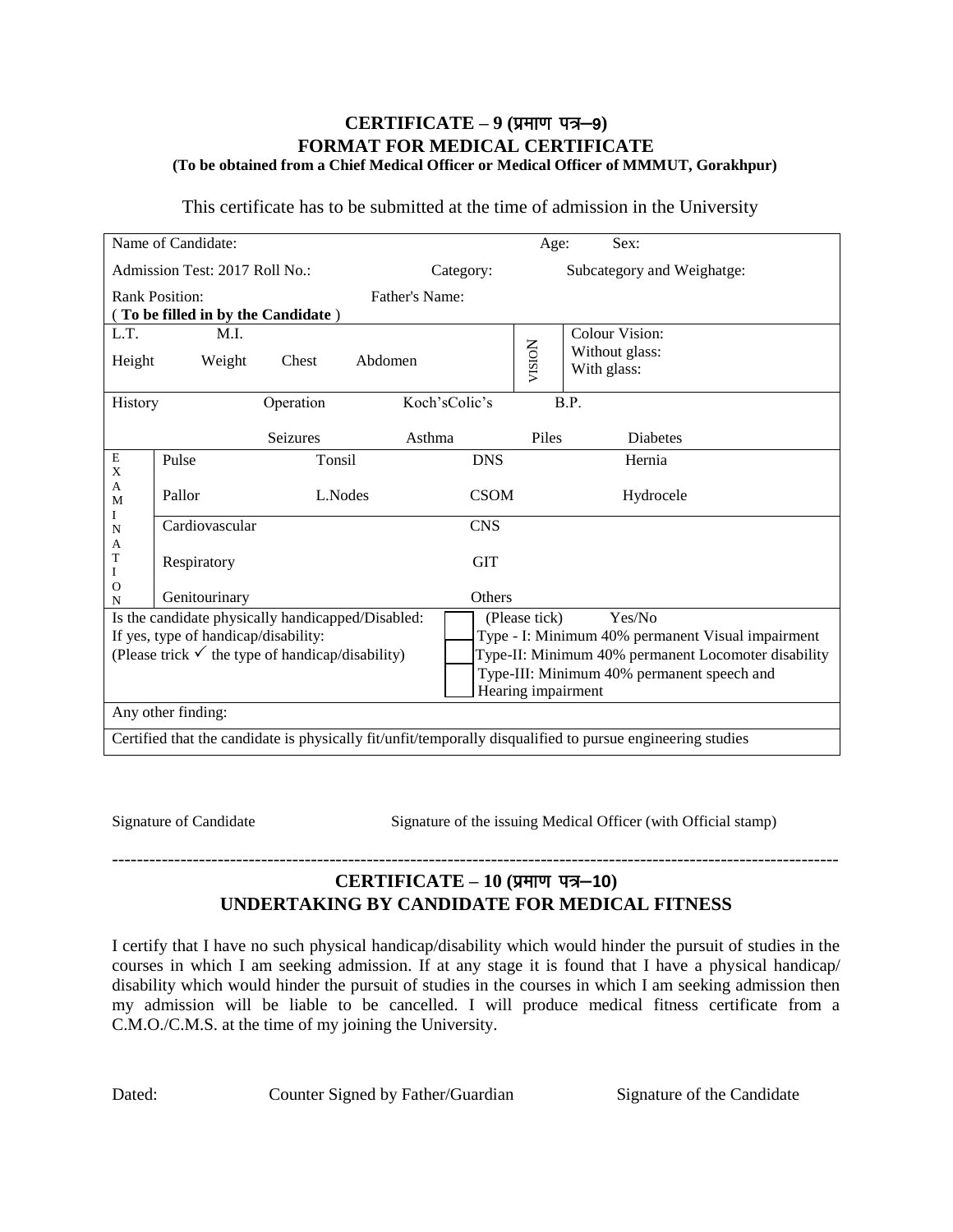# **CERTIFICATE – 11 (प्रमाण पत्र–11)**

# अखिल भारतीय सेवा के उ0प्र0 कैडर के अधिकारियों / कर्मचारियों हेतु

| कैडर के अधिकारी / कर्मचारी है तथा वर्तमान में इस कार्यालय में कार्यरत हैं। यह प्रमाण पत्र इनके पुत्र /पुत्री (अभ्यर्थी का |                                                      |  |  |  |
|---------------------------------------------------------------------------------------------------------------------------|------------------------------------------------------|--|--|--|
| नाम)                                                                                                                      |                                                      |  |  |  |
| है                                                                                                                        |                                                      |  |  |  |
| दिनाकः                                                                                                                    |                                                      |  |  |  |
|                                                                                                                           | विभागाध्यक्ष / कार्यालयाध्यक्ष का हस्ताक्षर          |  |  |  |
|                                                                                                                           | नाम एवं पदनाम<br>मुहर                                |  |  |  |
|                                                                                                                           |                                                      |  |  |  |
|                                                                                                                           |                                                      |  |  |  |
|                                                                                                                           |                                                      |  |  |  |
|                                                                                                                           | CERTIFICATE-12 (प्रमाण पत्र-12)                      |  |  |  |
|                                                                                                                           | (Income Certificate) (काउन्सिलिंग में जमा करने हेतु) |  |  |  |
|                                                                                                                           |                                                      |  |  |  |
|                                                                                                                           |                                                      |  |  |  |
|                                                                                                                           |                                                      |  |  |  |
|                                                                                                                           |                                                      |  |  |  |
| परगना                                                                                                                     |                                                      |  |  |  |
|                                                                                                                           |                                                      |  |  |  |
|                                                                                                                           |                                                      |  |  |  |
|                                                                                                                           |                                                      |  |  |  |
|                                                                                                                           |                                                      |  |  |  |
|                                                                                                                           |                                                      |  |  |  |
|                                                                                                                           |                                                      |  |  |  |
|                                                                                                                           |                                                      |  |  |  |

स्थानः दिनॉक: तहसीलदार

eqgj

नोट—अभ्यर्थी ध्यान दे कि उ0प्र0 के आर्थिक रूप से कमजोर अभ्यर्थियों के लिए प्रमाण पत्र मार्च 31, 2019 के पश्चात का बना हुआ होना आवश्यक है।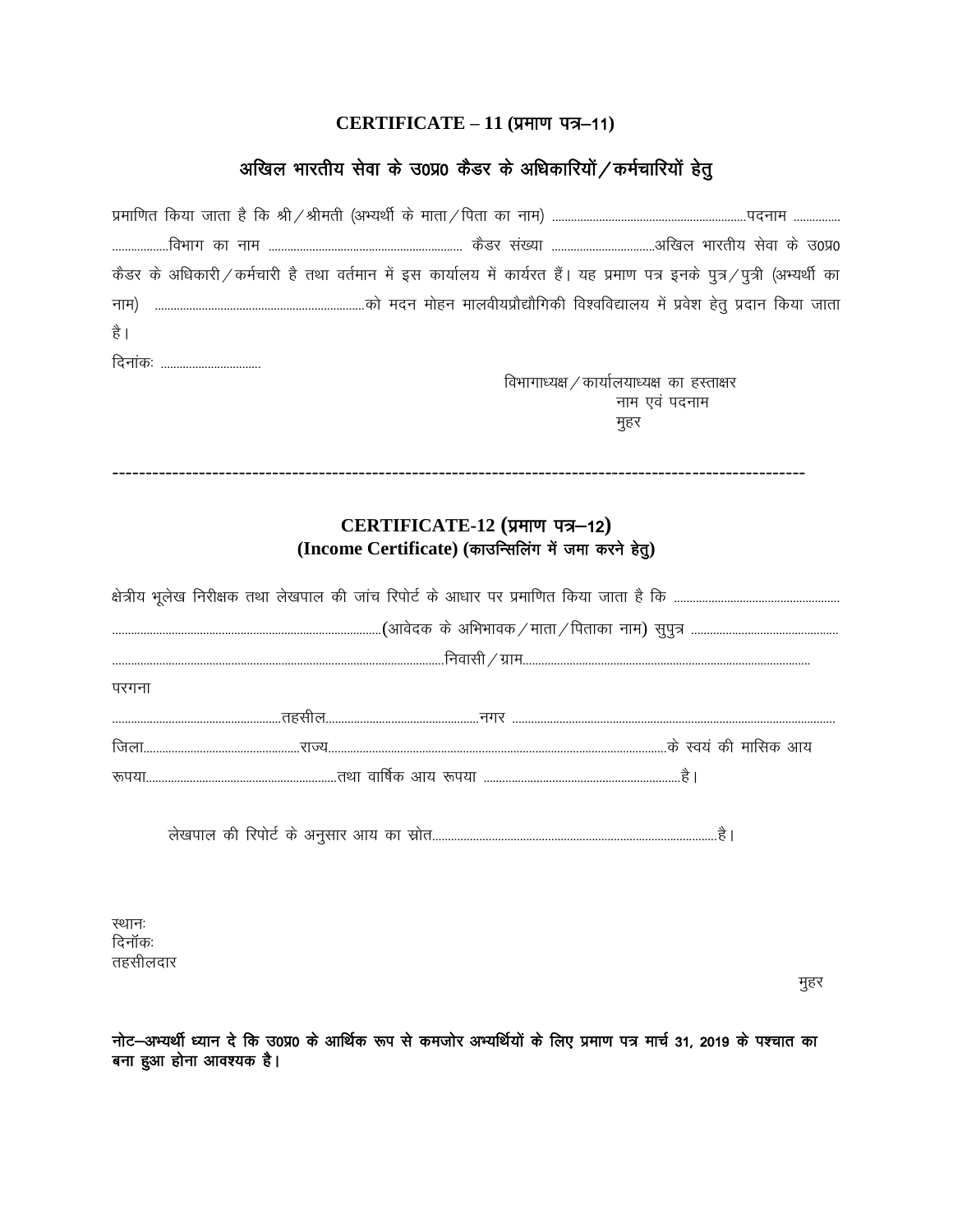**काया[लय-£ाप संÉया-3/2019/4/1/2002/का-2/19टȣ.सी.-II, Ǒदनांक 14 माच[, 2019 का संलÊ नक**

### **(Ĥपğ- I)** CERTIFICATE – 13A**उƣर Ĥदेश सरकार**

**काया[लय का नाम...........................................................**

# **आिथ[क Ǿप से कमजोर वग[ के सदèय Ʈारा Ĥèतुत Ǒकया जाने वाला आय एवं पǐरसàपित Ĥमाण-पğ**

| प्रमाण-पत्र संख्या-                                                                                  | दिनांक- |
|------------------------------------------------------------------------------------------------------|---------|
| वितीय वर्ष  के लिए मान्य                                                                             |         |
|                                                                                                      |         |
|                                                                                                      |         |
|                                                                                                      |         |
|                                                                                                      |         |
| पिन कोड के स्थायी निवासी है, जिनका फोटोग्राफ नीचे अभिप्रमाणित है, आर्थिक रूप से                      |         |
|                                                                                                      |         |
| लाख (आठ लाख रूपये मात्र) से कम है। इनके परिवार के स्वामित्व में निम्नलिखित में से कोई भी परिसम्पत्ति |         |
| नहीं हैः-                                                                                            |         |

I. 5 (पाँच) एकड़ कृषि योग्य भूमि अथवा इससे ऊपर ।

II. एक हजार वर्ग फीट अथवा इससे अधिक क्षेत्रफल का फ्लैट।

- III. अधिसूचित नगरपालिका के अंतर्गत 100 वर्ग गज अथवा इससे अधिक का आवासीय भूखण्ड।
- IV. अधिसूचित नगरपालिका से इतर 200 वर्ग गज अथवा इससे अधिक का आवासीय भूखण्ड।
- 2. Įी/Įीमती/कु मारȣ ..................................................... जाित ........................... के

सदस्य हैं, जो अनुसूचित जाति, अनुसूचित जनजाति तथा अन्य पिछड़े वर्गो के रूप में अधिसूचित नहीं है।

| हस्ताक्षर  (कार्यालय का मुहर सहित)    |
|---------------------------------------|
|                                       |
|                                       |
| जिलाधिकारी/अतिरिक्त जिलाधिकारी/सिटी   |
| मजिस्ट्रेट/परगना मजिस्ट्रेट/तहसीलदार। |

आवेदक का पासपोट[ साईज का अभिप्रमाणित फाटोग्राफ